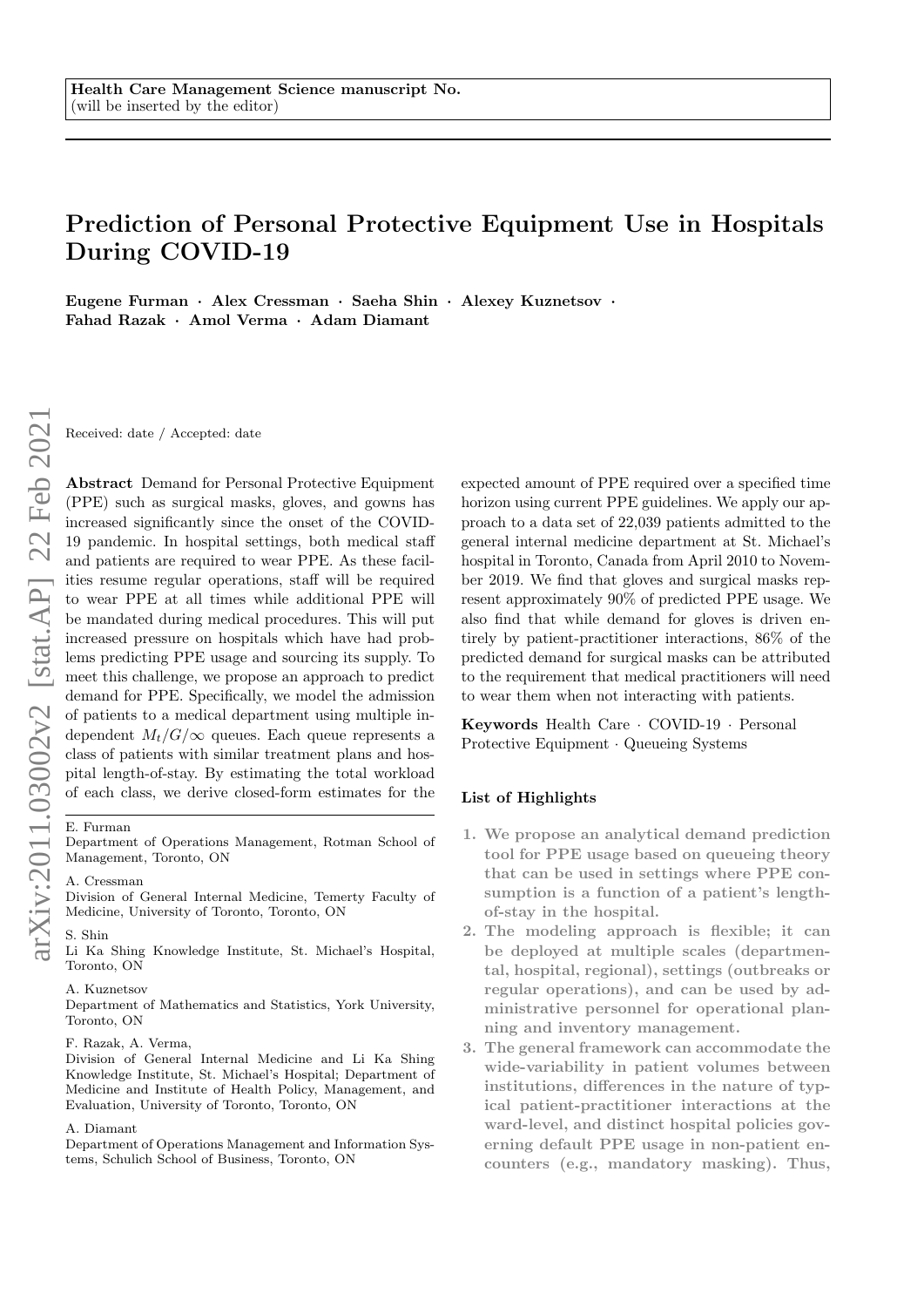it is expected to support planning activities for various health systems to ensure the equitable distribution of PPE during times of constrained supply.

4. The analytical framework can be applied to non-medical settings, in particular, those where PPE consumption is a function of the length of a customers interaction with the organization.

## 1 Introduction

Personal protective equipment (PPE) includes items such as surgical masks, face shields, gloves, eye protection, and gowns [\[12\]](#page-10-0). They are designed to protect the wearer, and individuals they come in contact with, from potential exposure to infectious diseases or other toxins [\[33\]](#page-11-0). Although PPE is typically used in clinical settings, it has become an essential commodity following the recent outbreak of Coronavirus Disease (COVID-19). That is, to combat the spread of the virus, many governments are mandating the use of PPE in public spaces such as retail stores, restaurants, community centers, and on public transit [e.g., [59\]](#page-11-1). Wearing a mask to conduct activities outside the home is now recommended by the World Health Organization [\[89\]](#page-12-0), the Centers for Disease Control and Prevention [\[14\]](#page-10-1), and the Government of Canada [\[11\]](#page-10-2). This non-pharmaceutical intervention is designed to slow the spread of COVID-19, however, it has also resulted in large surges in demand for PPE and, correspondingly, critical supply shortages [\[41\]](#page-11-2). This has had a detrimental effect on the ability of hospitals to source PPE [\[54\]](#page-11-3) and outfit their staff [\[69\]](#page-12-1). In some cases, the inability to provide adequate PPE to frontline health care workers has led to higher rates of infection and death amongst patients [\[3\]](#page-10-3).

In hospitals, PPE has traditionally been used to protect healthcare workers when performing various types of medical procedures [\[2,](#page-10-4) [6\]](#page-10-5). During the pandemic, however, PPE has become a requirement for virtually all patient-practitioner interactions; any time a health worker enters a patient's room or physically interacts with a patient, they may be required to wear PPE. As a result, although patient volumes initially decreased with the onset of the pandemic as many nonemergent procedures were postponed, there has been a large increase in the use of PPE to manage urgent and non-elective patient care [\[24\]](#page-10-6). For instance, in response to the COVID-19 pandemic, the Canadian government has ordered approximately 395 and 154 million surgical and N95 masks, respectively, to distribute directly to hospitals [\[67\]](#page-12-2). As acute care facilities resume normal operations (e.g., diagnostic testing, elective surgery, ambulatory care), all staff, employees, and visitors will likely be required to wear PPE at all times [\[78\]](#page-12-3) while additional PPE requirements will be mandated during medical procedures  $[60]$ . This will put even more pressure on PPE supply chains which, in some health care systems, face estimated delays of up to 6 months and have had major distributors unable to fill orders [\[57\]](#page-11-5). Since one of the biggest obstacles to restarting normal hospital operations is the consistent and timely supply of PPE, these statistics are particularly troubling [\[24\]](#page-10-6).

Given the importance of PPE in acute care centers, proactive PPE management has become an essential component in hospital operations [\[23\]](#page-10-7). Successful administration of PPE inventory is directly linked to accurately predicting the demand for medical services, and in particular, the number and nature of all patient-practitioner interactions [see [5,](#page-10-8) for instance]. Doing so is challenging due to the large number of diagnoses, clinical procedures, and surgical interventions as well as the time-dependent nature of patient arrivals [e.g., [94\]](#page-12-4). While various simulation studies have been used to estimate hospital workload during the pandemic [\[10,](#page-10-9) [76,](#page-12-5) [85\]](#page-12-6), they are hard to replicate, time-consuming to build, difficult to use effectively, and are not conducive to performing a comparative analysis that is required for prescriptive managerial decision-making.

In this work, we develop a time-varying queueing model to predict the amount of PPE required in a clinical inpatient setting over a specified time horizon. As has been well-established in the literature [e.g., [88,](#page-12-7) [94\]](#page-12-4), we assume that the process governing when patients arrive to the hospital is time-dependent. We then cluster patients with similar hospital experiences (e.g., investigations, interventions) into classes and estimate their length-of-stay (LoS) in the hospital as well as the PPE requirements for each interaction with a practitioner. We show that these dynamics can be modeled using multiple independent  $M_t/G/\infty$  queues [see [55,](#page-11-6) for instance], one for each patient class, and as a consequence, derive closed-form estimates for the expected amount of PPE required during the time horizon.

Using a large data set of clinical, demographic, and operational attributes from 22,039 patients admitted to the general internal medicine (GIM) service at St. Michael's Hospital (a primary care facility in Toronto, Canada) from April 2010 to November 2019, we demonstrate the practicality of our approach. We first validate the assumption that time-varying demand is an appropriate modelling choice. We then describe how to group patients into classes depending on the nature of their medical interactions as well as their LoS values. Note that this is an important step to ensure that patients in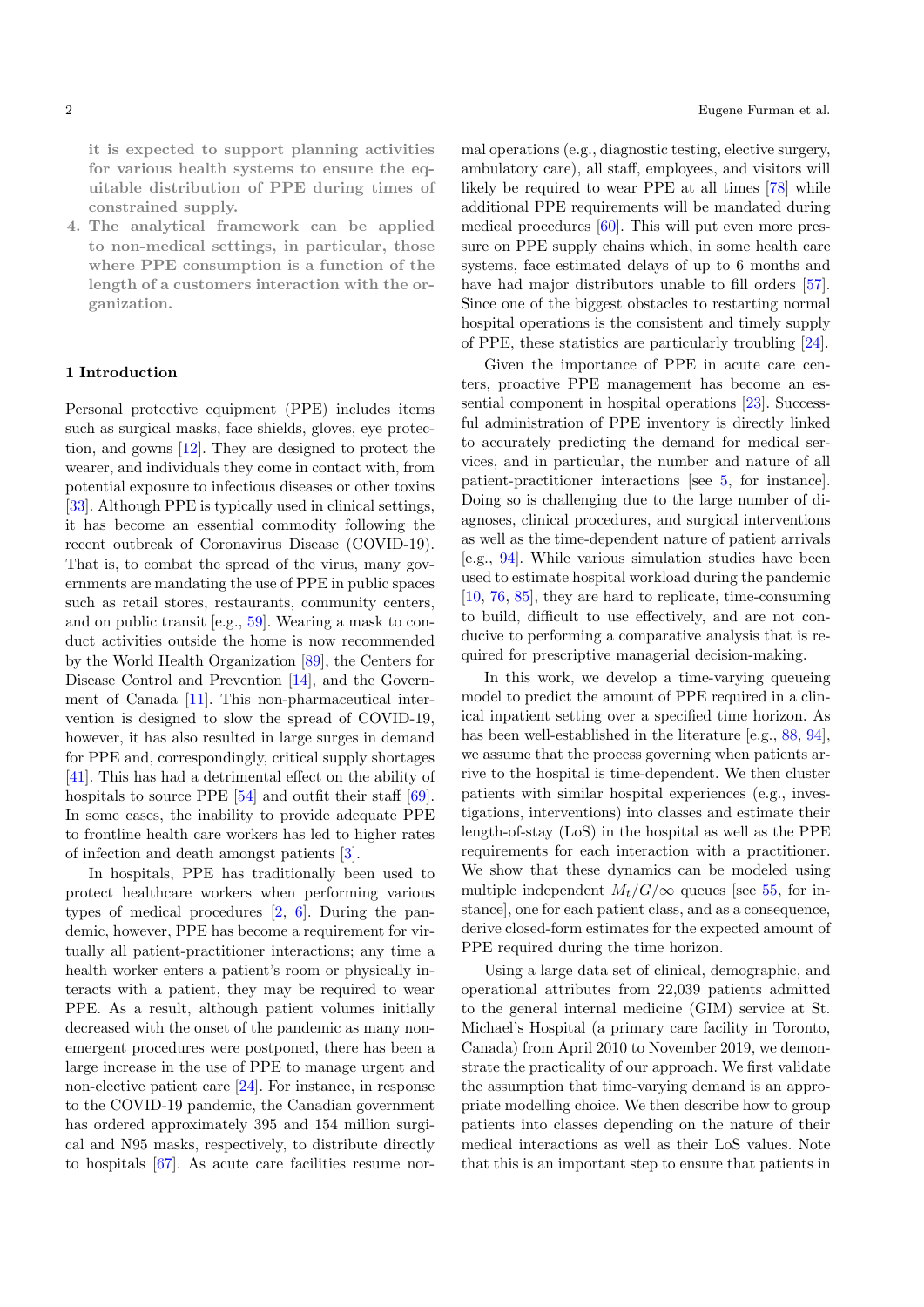the same class have similar hospital experiences. Next, we use our model to predict the yearly PPE requirements of the GIM service at St. Michael's Hospital when it returns to normal operations excluding those patients who are diagnosed with COVID-19. Using the current regulations governing PPE use at the hospital and leveraging pre-pandemic patient volumes, we show that the GIM service will need approximately 225,000 gloves, 11,500 gowns, 181,500 surgical masks, 7500 N95 masks, and 4000 face shields. Thus, gloves and surgical masks represent approximately 90% of the predicted PPE usage. We also find that while demand for gloves is driven entirely by patient-practitioner interactions, 86% of the predicted demand for surgical masks can be attributed to the requirement that medical practitioners will need to wear masks when not interacting with patients. In addition, we show that our approach provides upper and lower bounds for the amount of PPE that is predicted to be used. We also perform an analysis to determine the sensitivity of the predictions to the number of patient classes chosen by the modeller.

We contribute to the operations research and medical literature by applying a queueing theoretical framework to a high-impact medical problem. To the best of our knowledge, our work is the first to obtain closedform expressions for PPE usage in a hospital setting. Our method is analytical, computationally efficient, and does not require that a hospital develop an extensive simulation study. By deriving closed-form expressions, the sensitivity of the predictions to changes in the model's parameters can be evaluated. This helps hospital administrators gain practical insight into the dynamics of PPE usage which is especially valuable for the effective management of a scarce resource in a rapidly changing environment. Finally, we note that our approach is easily scalable; it can be used to make predictions for a single department, an entire hospital, or be deployed at the regional or provincial level.

## 2 Literature Review and Contribution

To predict PPE consumption, we introduce a stochastic queueing framework with multiple independent  $M_t/G/\infty$  queues to model the dynamics of distinct patient classes that are admitted to the hospital, receive clinical care, and interact with practitioners. Pioneering theoretical work in the study of  $M_t/G/\infty$  systems date back to Palm [\[63\]](#page-12-8) and Khintchine [\[50\]](#page-11-7) who show that the number of jobs in the system at any time instant follows a Poisson process with a time-varying rate. Since then, the extant literature has shown that departures from such queues also follows a non-homogeneous Poisson process [see [9,](#page-10-10) [36,](#page-11-8) [37\]](#page-11-9). More recent work derives the expected number of jobs remaining in the system after each departure, i.e., the number of busy servers, for specific service distributions [\[30,](#page-11-10) [31\]](#page-11-11). Further, several studies derive the steady-state distribution and fluid limit of systems with a periodic arrival rate [\[28,](#page-11-12) [29,](#page-11-13) [86\]](#page-12-9). For a review of queueing systems with nonstationary demand, see the survey papers by Defraeye and Van Nieuwenhuyse [\[26\]](#page-10-11) and Whitt [\[87\]](#page-12-10).

From a practical perspective, the number of applications that use  $M_t/G/\infty$  queues to model service systems is vast: they have been employed, for instance, to evaluate the adequacy of storage systems [\[21\]](#page-10-12), determine the readiness of military equipment [\[46,](#page-11-14) [22\]](#page-10-13), estimate the occurrence of bugs in software testing [\[92\]](#page-12-11), and model the arrival of customers to in-bound call centers [\[51,](#page-11-15) [83\]](#page-12-12). Specific to healthcare, several studies have used the model to analyse practitioner staffing and capacity management problems [\[94,](#page-12-4) [66,](#page-12-13) [40,](#page-11-16) [70\]](#page-12-14). Due to the assumption of infinite capacity,  $M_t/G/\infty$  queues are particularly useful in situations where service delay is near zero [\[42\]](#page-11-17). The principle of zero waiting time is common in the estimation of total workload for staffing analyses and is also known as the offered load approximation  $[34, 47, 52, 39]$  $[34, 47, 52, 39]$  $[34, 47, 52, 39]$  $[34, 47, 52, 39]$  $[34, 47, 52, 39]$  $[34, 47, 52, 39]$  $[34, 47, 52, 39]$ . For instance, de Véricourt and Jennings [\[84\]](#page-12-15) model a medical unit as a closed queueing network and determine optimal nurse-to-patient ratios. There are also several papers that analyze the supply of hospital beds and derive expressions to promote better management strategies in settings with time-varying demand [\[43,](#page-11-22) [44,](#page-11-23) [95,](#page-13-0) [98\]](#page-13-1). We contribute to this literature by using multiple  $M_t/G/\infty$  queues to derive closedform expressions to predict PPE consumption from an offered load estimate of hospital workload.

Our work is related to the literature that develops best-practices for supply chain disruptions. Tang [\[75\]](#page-12-16), Stecke and Kumar [\[74\]](#page-12-17) and Carbonara and Pellegrino [\[13\]](#page-10-14) provide insight into how a supply chain can respond to natural disasters, terrorist attacks, and other unforeseeable emergencies. Logistics networks can be built with redundant transportation routes [\[25\]](#page-10-15), suppliers are encouraged to invest in more robust infrastructure [\[27\]](#page-10-16), and inventory postponement can be employed to better understand the changing demandsupply relationship [\[19,](#page-10-17) [93,](#page-12-18) [20\]](#page-10-18). Nevertheless, especially in demand-driven supply chains, these approaches are not always useful in situations with extreme demand volatility unrelated to infrastructure damage or logistical disturbances [\[15,](#page-10-19) [17,](#page-10-20) [80\]](#page-12-19). Instead, effective inventory management and accurate demand predictions are crucial [\[16,](#page-10-21) [58,](#page-11-24) [68,](#page-12-20) [91\]](#page-12-21). We add to this literature by proposing an analytical demand prediction tool for PPE usage that can be employed in settings with supply chain dis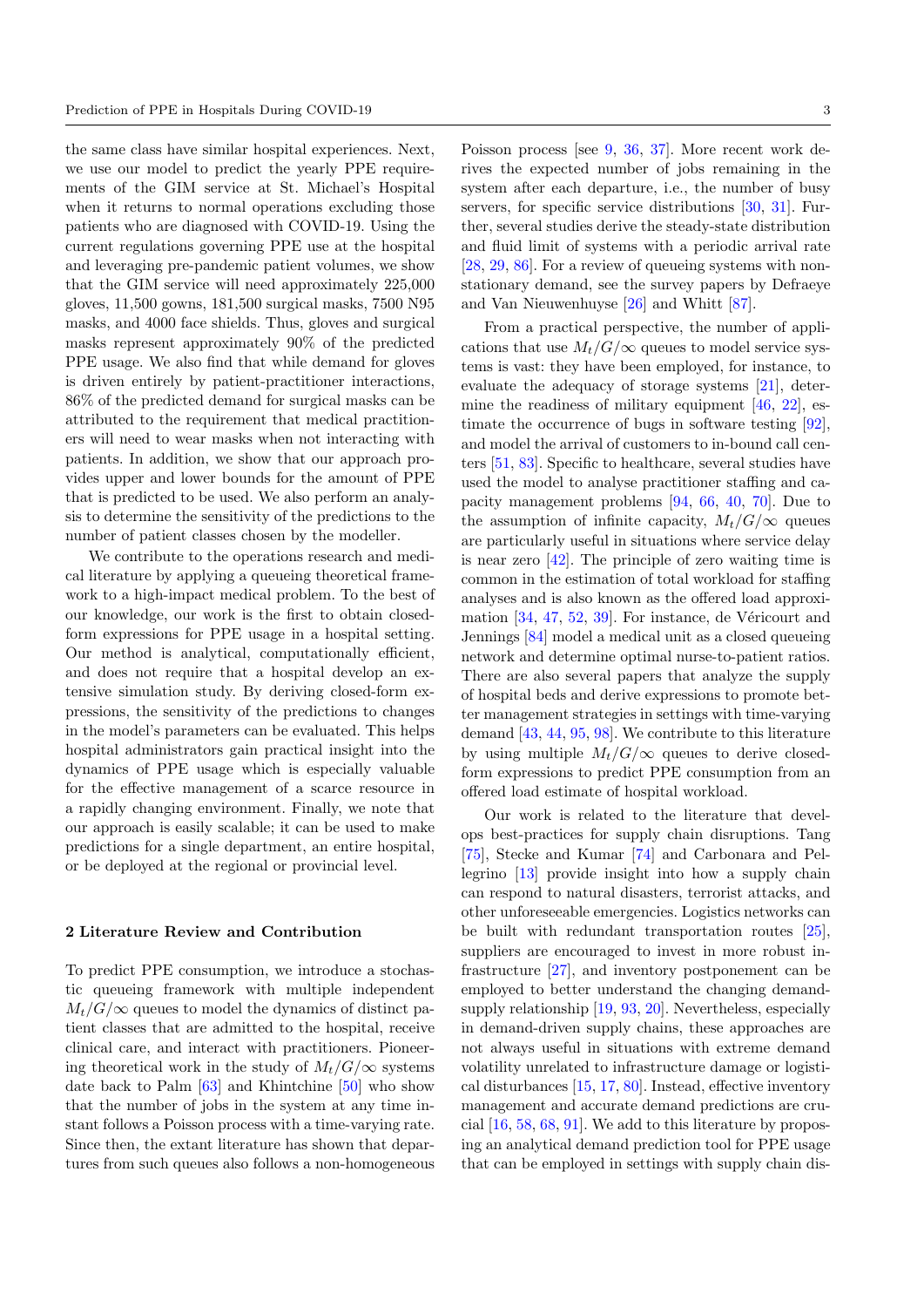ruptions where consumption is a function of the length of a customers interaction with an organization.

Specific to research on COVID-19, our analysis is related to studies that predict future demand for medical services; see the surveys by Sahin et al. [\[72\]](#page-12-22), Workman et al. [\[90\]](#page-12-23) and Harapan et al. [\[45\]](#page-11-25). Since the onset of the pandemic, this literature has grown substantially. Some studies employ deterministic compartmental modifications of Susceptible-Infected-Recovered (SIR) models which are parameterized by empirical studies [\[77,](#page-12-24) [10,](#page-10-9) [7\]](#page-10-22). Such methods result in systems of differential equations that must be solved numerically to obtain predictions or insight related to possible public health initiatives [\[53\]](#page-11-26). Other studies combine dynamic SIR models with Bayesian inference techniques [see [18,](#page-10-23) for example] or propose stochastic Markov models to predict the spread of the disease [see [97,](#page-13-2) for example]; solutions are obtained by performing a simulation analysis. Stochastic implementations of SIR models are also common in the literature [\[4,](#page-10-24) [49,](#page-11-27) [73\]](#page-12-25). We provide an approach that can be used alongside these models. In particular, given a PPE policy and a (potentially) time-varying demand curve for hospital services using one of the above methods, our model derives a closed-form expression for PPE usage and can be employed during a COVID-19 outbreak or after regular operations have resumed.

Finally, our work contributes to the literature on critical shortages of PPE during the COVID-19 pandemic. While many studies leverage COVID-19 transmission models to evaluate the effectiveness of nonpharmaceutical containment strategies [e.g., [32,](#page-11-28) [35,](#page-11-29) [96\]](#page-13-3), the literature predicting demand for PPE is scarce. Some authors propose qualitative techniques to manage PPE in a medical setting [\[71,](#page-12-26) [69\]](#page-12-1). These strategies are consistent with practices that are used when there are demand and/or supply disruptions in the pharmaceutical industry [see [38,](#page-11-30) for example]. Other papers use simulation-based frameworks to derive PPE usage [\[5\]](#page-10-8). These approaches are difficult to reproduce, and thus, their estimation error is hard to quantify. Our work is the first to propose an analytical predictive model of PPE demand in a clinical setting that can be deployed at multiple scales (departmental, hospital, regional), settings (outbreaks or regular operations), and can also be independently used by administrative personnel for operational planning and supply management.

# <span id="page-3-0"></span>3 Model Formulation and Workload Estimation

In this section, we introduce a general stochastic queueing model and describe its suitability in estimating the amount of PPE required for a hospital department. Let  $\mathcal I$  be a set of patient classes defined using manageriallyrelevant features, for instance, demographic characteristics, patients with varying acuity levels, clinical diagnoses, and length-of-stay. Classes should be chosen such that all patients in class- $i \in \mathcal{I}$  have similar care paths, i.e., a sequence of medical investigations and interventions, and LoS values. Class i patients are assumed to arrive to the hospital and be admitted according to a non-homogeneous Poisson process  $\Lambda_i(t)$  with timevarying intensity  $\lambda_i(t) \in \mathbb{C}^1$ . Further, each class-*i* patient stays at the hospital for a random time  $S_i$  which represents their length-of-stay (LoS); we define the corresponding stochastic vector  $S \coloneqq (S_1, S_2, ..., S_I)$ . The LoS for each patient within each class is independent and identically distributed where class- $i$  patients have cumulative distribution function  $G_i$ . Finally, we assume that  $S_i$  is independent from  $\Lambda_i(t)$  for any time  $t \in \mathbb{R}$ .

Our goal is to estimate the total clinical workload of a hospital department, which in turn, will allow us to predict the PPE required. In practice, a decision to admit a patient to an inpatient service is only possible if there is available capacity. In general, hospital capacity is continuously monitored and dynamically adjusted to meet regional demand; only in the most extreme circumstances will patients be turned away  $[61, 62]$  $[61, 62]$  $[61, 62]$ . Consequently, we do not restrict hospital capacity and instead, assume that practitioners can provide medical care to any admitted patient as soon as they arrive. That is, we estimate the total workload of a hospital department by aggregating the workload from  $I = |\mathcal{I}|$  independent  $M_t/G/\infty$ queues leveraging the merging/splitting property of a Poisson process. In this regard, our approach provides a theoretical upper bound on PPE usage. However, this modelling assumption has been used in many service settings including those that model demand for hospital resources  $[64]$ . Furthermore, it represents a good approximation of reality since our study of PPE consumption begins after a patient is physically admitted to the hospital and usage is based on historical data which implies that all arriving patients were served.

Inferring the workload from such systems is a standard modelling technique in the operations literature [\[31,](#page-11-11) [55,](#page-11-6) [34\]](#page-11-18). In addition, patients transferred from one clinical service to another are considered discharged by the former and newly admitted by the latter. Such events are rare and thus, we can consider these individuals as new arrivals for estimation purposes. Note that the intensive care unit (ICU) constitutes an exception to this rule: between 5 to 10 percent of GIM patients are transferred to the ICU at least once over the duration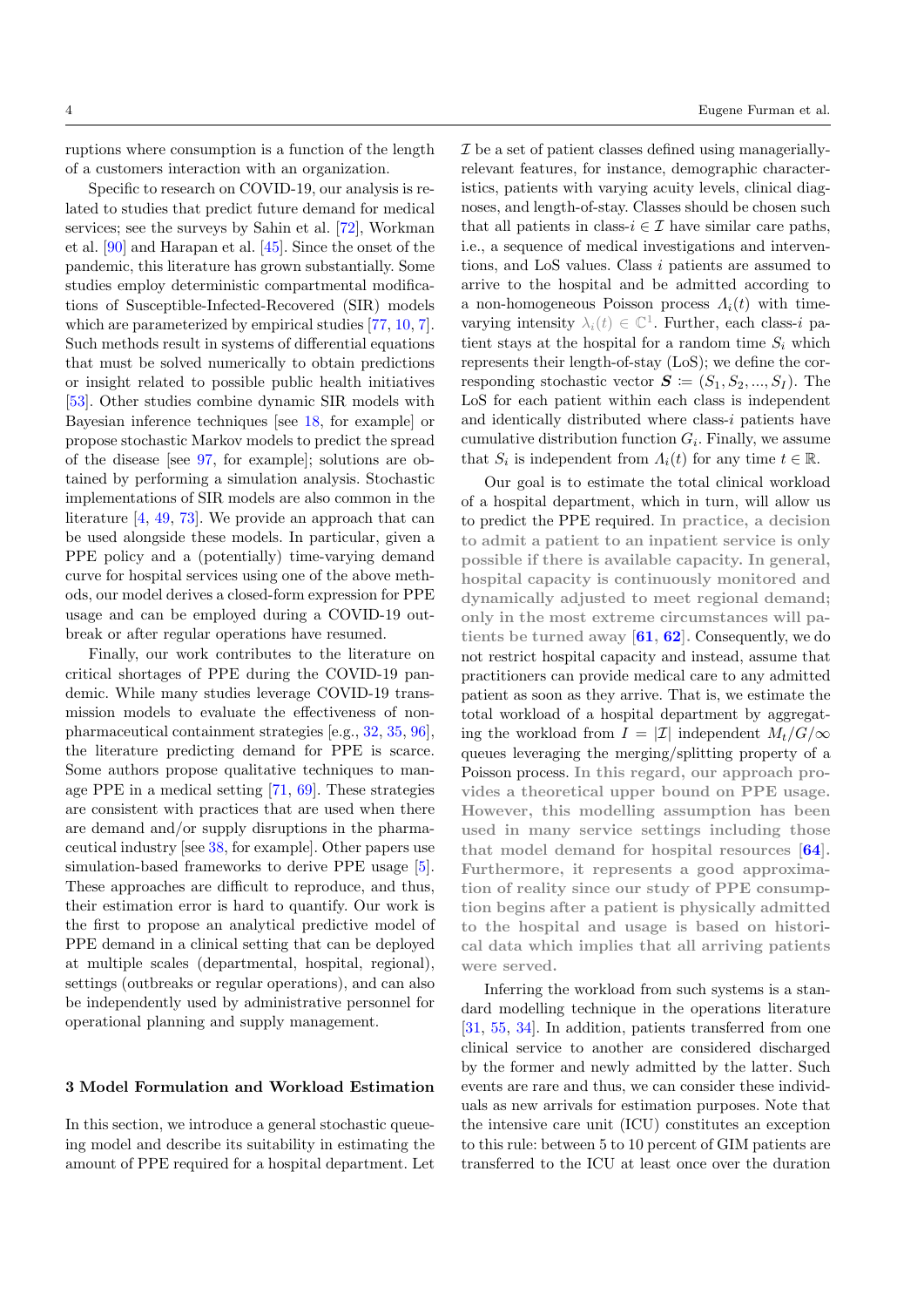of their treatment. In this study, we consider the ICU as an external service, and, thus, subtract the times patients spend there from their total length-of-stay.

Let  $\{\Delta_i(t)|t\in\mathbb{R}\}\$  be a headcount stochastic process corresponding to the number of class  $i$  patients being discharged over the interval  $[0, t]$ . Applying Theorem 1 in Eick et al. [\[31\]](#page-11-11), we obtain the steady-state probability distribution of  $\Delta_i(t)$ . Because the GIM service has been continuously operating for a long time, the steady-state assumption is appropriate in our setting. Specifically, the number of class i patients discharged over the interval [0, t] is given by  $\{\Delta_i(t)|t \in \mathbb{R}\}\$  which is a non-homogeneous Poisson process with mean

$$
\mathbb{E}[\Delta_i(t)] := \int_0^t \int_0^\infty \lambda_i(u-s) dG_i(s) du \quad \forall i \in \mathcal{I}.
$$
 (1)

Notice that, following the framework of Eick et al. [\[31\]](#page-11-11), we assume  $t \in \mathbb{R}$  but only consider the dynamics of the system at times  $t \geq 0$ .

Unfortunately, for most LoS distributions, [\(1\)](#page-4-0) must be computed numerically as closed-form expressions do not exist unless, for example,  $G_i$  is exponentially distributed. In addition, the departure process  $\Delta_i(T)$  is dependent on the LoS of class-i patients. As a result, we condition on the individual quantiles of the LoS distribution for each class  $i \in \mathcal{I}$ . More specifically, let  $\sigma_i$ be the desired quantile value for class- $i$  patients where we define  $\sigma := (\sigma_1, \ldots, \sigma_I)$  and let  $\Delta_i(t; \sigma_i)$  denote the departure process of class-i patients conditioned on  $S_i = \sigma_i$  for each  $i \in \mathcal{I}$ . Thus,  $\{\Delta_i(t; \sigma_i)|t \in \mathbb{R}\}\$ is a headcount stochastic process that represents the number of class i patients discharged over the interval  $[0, t]$ with LoS value equal to  $\sigma_i$ . This corresponds to a nonhomogeneous Poisson process with mean

$$
\mathbb{E}[\Delta_i(t,\sigma_i)] \coloneqq \int_0^t \lambda_i(u-\sigma_i) du \qquad \forall i \in \mathcal{I}.
$$
 (2)

## 3.1 Prediction of Demand for PPE

Multiple types of PPE are used in clinical settings, such as surgical masks, N95 respirators, gloves, face shields, etc. Further, demand for different kinds of PPE varies depending on the nature of the interaction between patients and practitioners as well as current public health regulations and institutional guidelines [see [60,](#page-11-4) [5,](#page-10-8) for instance]. Thus, we assume that a hospital uses  $N$  different types of PPE in its daily operations.

Total demand of PPE comprises all protective equipment used by employees, i.e., medical staff, and patients. Although, in this study, we assume that patients admitted to the hospital occupy separate rooms and do not need to wear PPE while on their own, our

model can be naturally extended to account for patients with shared accommodations. Further, hospital policy dictates that clinicians wear a surgical mask and a face shield for all interactions with hospitalized patients. Additional precautions may be used by hospital staff and clinicians when performing particular procedures and/or assessments. There may also be separate regulations for patients who are placed in a higher level of isolation, such as those diagnosed with COVID-19. As a result, we define  $Q_n^m$  to be the total quantity of type  $n \in \{1, 2, ..., N\}$  PPE used by employees when no interaction with patients takes place and  $Q_{i,n}^u$  to be the amount of type n PPE used by medical staff during interactions with class i patients. Thus, the total demand for type  $n$  PPE is given by

<span id="page-4-2"></span><span id="page-4-0"></span>
$$
Q_n := Q_n^m + \sum_{i=1}^I Q_{i,n}^u \qquad \forall n \in \{1, 2, ..., N\}.
$$
 (3)

We assume, without loss of generality, that PPE is not reused but discuss this extension in Section [4.3.](#page-8-0)

Define  $\mathbf{m} \coloneqq (m_1, m_2, \dots, m_N)'$  to be a vector such that element  $m_n$  represents the average number of type n PPE items used daily by an employee when not interacting with patients. Then,

$$
Q_n^m = m_n W(T) \qquad \forall n \in \{1, 2, \dots, N\}, \tag{4}
$$

where  $W(T)$  is the number of estimated work days of all medical employees over the planning horizon. In particular, note that we assume  $Q_n^m$  increases linearly in the workload  $W(T)$ . Discussions with medical practitioners indicate that this is the most appropriate model.

<span id="page-4-1"></span>Suppose there are  $J$  different categories of clinical interactions such as nursing (e.g., vital signs measurement, medication administration), physician visits, medical testing, and surgical procedures. Define an  $I \times J$ matrix  $C$  where element  $c_{i,j}$  is the average daily number of clinical interactions from category j that are required by a class i patient (note: median values can also be used to reduce the effect of outliers although we did not observe any appreciable difference in our results). We also define an  $I \times J$  matrix  $\mathbf{U}_n$  such that element  $u_{i,j}^n$  represents the average number of type n PPE items used during each category  $j$  interaction with a patient of class  $i$  (see Table [6](#page-14-0) in the Appendix). Then, conditioning on the LoS value  $S = \sigma$  as well as the average daily number of clinical interactions and the corresponding PPE usage, we estimate  $Q_{i,n}^u$ to be

$$
\hat{Q}_{i,n}^{u} = \sigma_i \Delta_i(T; \sigma_i) \sum_{j=1}^{J} c_{i,j} u_{i,j}^{n}
$$
\n
$$
\forall i \in \{1, 2, ..., I\}, \forall n \in \{1, 2, ..., N\},
$$
\n(5)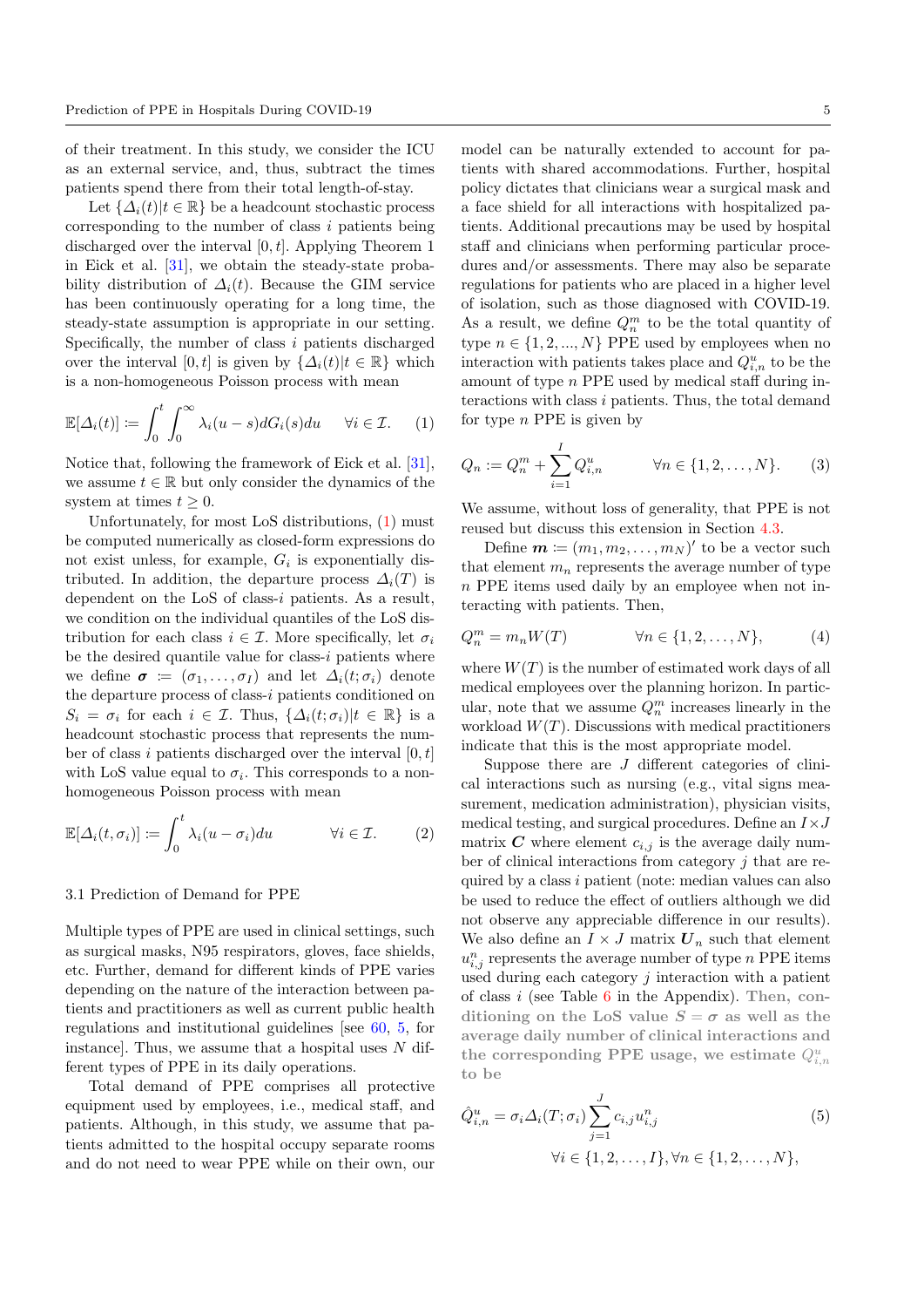Notice that  $c_{i,j}u_{i,j}^n$  represents the average daily number of type  $n$  PPE used by class i patients during all medical interactions belonging to category j. Aggregating over each  $j$  and multiplying by the stochastic quantity  $S_i$  gives the average number of type n PPE used by a class  $i$  patient during their length-of-stay in the hospital. Finally, multiplying these terms by the integral of the headcount stochastic process gives the average amount of type  $n$  PPE used by all class  $i$  patients discharged over the specified time horizon T.

As noted above,  $\Delta_i(T)$  and  $S_i$  are dependent, i.e., the number of discharged patients at time  $t$  is a function of the LoS of class-i patients. This makes deriving the marginal expectation of  $Q_n$  cumbersome to obtain. Instead, in the following lemma, we leverage [\(2\)](#page-4-1) and derive the conditional expectation of  $Q_n$  given that the  $LoS$  of class-i patients is fixed to a given quantile.

Lemma 1 (Conditional Expectation) For every i. suppose  $\sigma_i > 0$  and  $T > \sigma_i$ . Then,

$$
\mathbb{E}[\hat{Q}_n] = \sum_{i=1}^{I} \sigma_i \sum_{j=1}^{J} c_{i,j} u_{i,j}^n \int_0^T \lambda_i (u - \sigma_i) du
$$
  
+  $m_n W(T), \ \forall n \in \{1, 2, ..., N\}.$  (6)

Equation  $(6)$  is derived by conditioning on a particular quantile of the LoS distribution. For example, if  $\sigma_i = \mathbb{E}[S_i]$  for all  $i \in \mathcal{I}$ , then for a class-i patient, [\(6\)](#page-5-0) considers the dynamics of the average stochastic path of the departure process  $\Delta_i(t;\sigma_i)$  as the total number of paths grows to infinity. Further, as the variances of the hospital LoS and the average daily counts of medical interactions decrease, the gap between the conditional  $(\hat{Q}_n)$  and unconditional expectation of the demand for type *n* PPE  $(Q_n)$  also decreases. Thus, [\(6\)](#page-5-0) provides a better approximation to the demand for PPE if the classes of patients are selected such that their LoS and treatment requirements are relatively similar; this motivates why patients should first be clustered into I classes.

#### 4 Data Description and Results

We apply our approach to estimate the PPE needs for the GIM service at St. Michael's hospital. The GIM accounts for approximately 40% of all emergency department admissions to the hospital [\[81\]](#page-12-28) and cares for patients with a broad range of diseases [\[82\]](#page-12-29) while focusing on cases with complex medical needs. Because the operations at St. Michael's Hospital is directly affected by the COVID-19 pandemic, effective prediction of PPE usage is critical to their inventory planning and their ability to deliver adequate medical care.

To parameterize our predictive model, we used 9 years of data from April 2010 to November 2019 collected from St. Michael's Hospital by the General Medicine Inpatient Initiative (GEMINI) [\[81\]](#page-12-28). The data set includes both administrative and clinical records of discharged patients. GEMINI data sets have been rigorously validated and are demonstrated to be highly reliable [\[65\]](#page-12-30). Our data set comprises of 37,492 hospital admissions for 22,039 unique patients whose median age is 66 years old (52, 79), where values in brackets correspond to the first and third quartile, respectively. Approximately 43% of hospital admissions to the GIM are by female patients and the five most common clinical diagnoses are chronic obstructive pulmonary disease and bronchiectasis (6%), pneumonia (5%), acute cerebrovascular disease (5%), urinary tract infections (5%), and gastrointestinal hemorrhages (4%).

<span id="page-5-1"></span><span id="page-5-0"></span>The median value for LoS is 4.83 days (2.58, 9.54) which suggests an asymmetrical probability distribution. We determine the average daily counts of medical interactions per patient (see Table [7](#page-14-1) in the Appendix for an example of the average counts of each interaction per patient type) as well as the corresponding type of interaction and PPE usage from the data set and by interviewing medical experts in the partner hospital (see the Appendix for details on the semi-structured interview protocol). Notice that Table [6,](#page-14-0) provided in the Appendix, displays the average amount of PPE used during all medical interactions in addition to the items already worn by clinical staff when not interacting with patients. Thus, in cases where no additional PPE is required, the value in the table is equal to zero. Alternatively, some medical interactions are conducted by multiple practitioners which means that a larger amount of PPE is required. For example, surgical procedures typically require two porters, a surgeon and one or two trainees, an anesthesiologist, and two nurses.

When not interacting with patients, medical staff require two surgical masks per shift (which is approximately 12 hours in length) and one face shield per week. The GIM service at St. Michael's Hospital requires 50 nurses, 4 phlebotomists, 10 porters, 20 doctors, 3 physiotherapists, 3 occupational therapists, 2 dietitians, 2 language pathologists, and 3 discharge planners each day. For simplicity, we assume that shifts of all medical staff are of the same length. Notice that this assumption is easy to relax. Finally, we consider seven types of PPE  $(N = 7)$ : gloves, gowns, surgical masks, N95 masks, face shields, bouffants, and boot covers.

We use equation  $(6)$  to derive an annual estimate of PPE usage by clustering all patients into classes based on the nature of their medical interactions as well as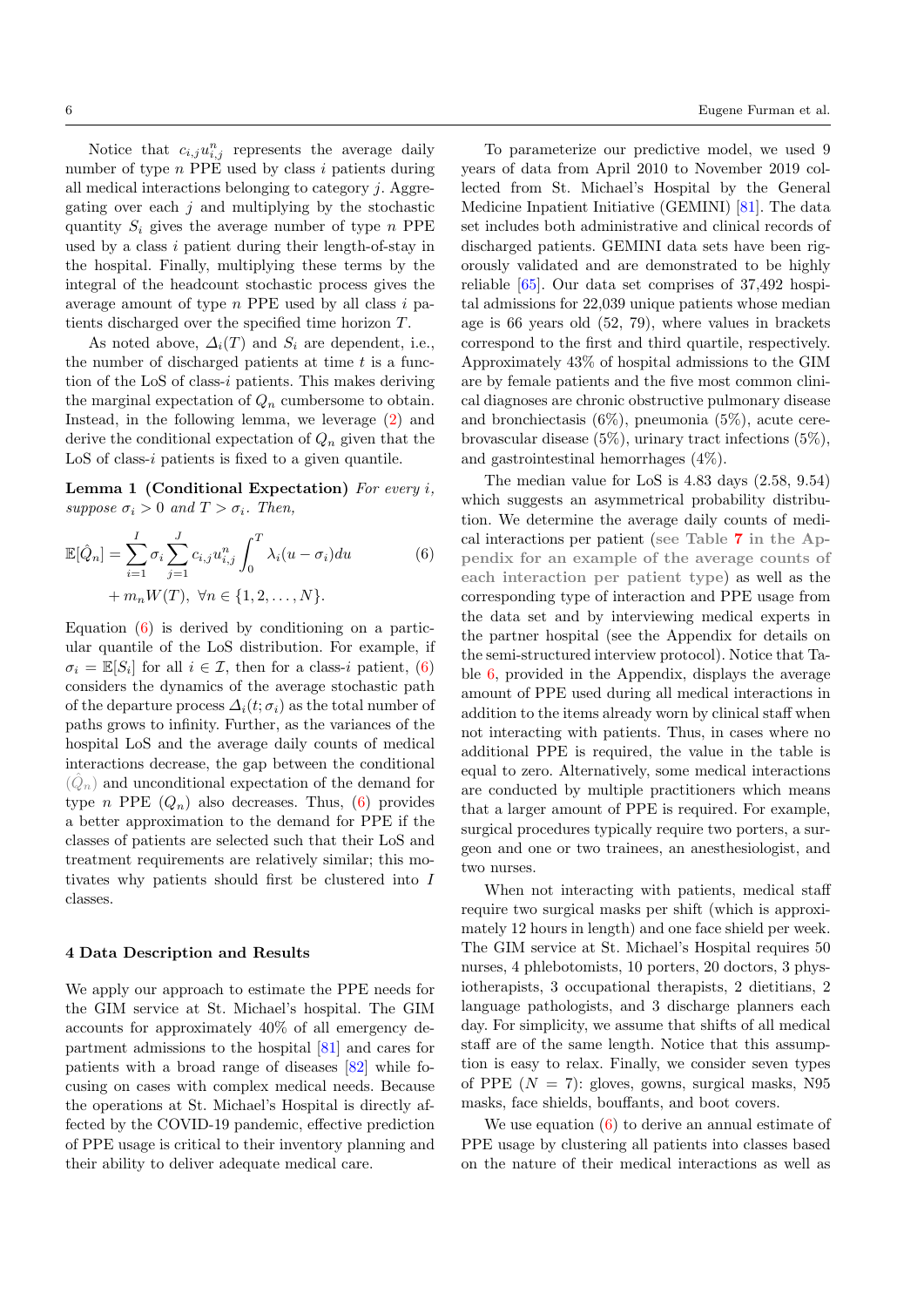| $\lambda_i(t)$         | class <i>i</i> patient's rate of admission to the hospital                                                               |
|------------------------|--------------------------------------------------------------------------------------------------------------------------|
| $S_i$                  | random variable corresponding to the hospital length-of-stay of a class i patient                                        |
| S                      | $I \times 1$ stochastic vector of length-of-stay random variables                                                        |
| $\sigma_i$             | desired quantile value chosen for the length-of-stay distribution of a class $i$ patient                                 |
| $\sigma$               | $I \times 1$ vector of length-of-stay quantile values                                                                    |
| $G_i(t)$               | cumulative distribution function for the length of stay of class i patient                                               |
| $\Delta_i(t)$          | stochastic process counting the number of class i patients discharged over $[0, t]$                                      |
| $\Delta_i(t;\sigma_i)$ | stochastic process counting the number of class i patients discharged over [0, t] conditional on $S_i = \sigma_i$        |
| $Q_n$                  | total stochastic demand for type $n$ PPE                                                                                 |
| $Q_n^m$                | total stochastic demand for type $n$ PPE by all hospital employees while not interacting with patients                   |
| $Q_{i,n}^u$            | total stochastic demand for type $n$ PPE by all hospital employees during their interactions with class $i$ patients     |
| $\mathcal C$           | $I \times J$ matrix of average daily counts of medical interactions j required by class i patient                        |
| $\boldsymbol{m}$       | $N \times 1$ vector of average daily counts of type n PPE used by hospital employees while not interacting with patients |
| $\boldsymbol{U}_n$     | $I \times J$ matrix of average number of type n PPE used during medical interaction j with a class i patient             |
|                        |                                                                                                                          |

their length-of-stay within the hospital. To account for the aforementioned asymmetry in the LoS distribution, and since  $(6)$  computes a conditional expectation, we evaluate PPE usage assuming that LoS remains at one of its quantile values for each class. We fix our planning horizon  $(T)$  to one year (365 days) and estimate the value of  $\int_0^{T-\sigma_i} \lambda_i(u) du$  by calculating the number of class-i discharges that occur during a typical year prior to the pandemic. In the remainder of this section, we confirm that a non-homogeneous Poisson distribution best describes the arrival process. We then discuss how we cluster patients into classes and present estimates of the projected annual PPE usage.

## 4.1 Testing the Non-homogeneous Poisson Assumption

Because our data set contains the arrival times and discharge times of each patient, the number of discharges from the GIM over a planning horizon can be computed without evaluating the integral in  $(6)$ . However, there are many cases where such fine-grained data is not available. In such settings, only arrival times and/or LoS values may be accessible. In other cases, the prediction interval set by the modeller may be sufficiently short (e.g., daily or weekly) which necessitates the evaluation of a functional form of departing patients at time t. In these scenarios, computing the integral is essential. Therefore, both for completeness and to ensure that the analytical representation of the demand for PPE in [\(6\)](#page-5-0) is valid, we test the assumption that the arrival process follows a non-homogeneous Poisson distribution.

We closely follow the procedure described in Brown et al.  $[8]$ , i.e., we test the null hypothesis  $(H_0)$  that admissions to the GIM follow a Poisson distribution with a piecewise constant rate. To do this, we break up the planning horizon into progressively smaller nonoverlapping time intervals. Note that, for this analysis, we consider admissions to the GIM from the two most recent years in order to account for possible changes in the demand for GIM services. We then continue to decrease the length of these intervals until the arrival rate remains stationary over at least 90% of the constructed intervals. We test the hypothesis of stationarity by applying the Kolmogorov-Smirnov (KS) test and confirming that, for each time interval, the logarithmically transformed arrival times can be modeled by independent standard exponential random variables.

<span id="page-6-0"></span>Table 2: Testing the non-homogeneous Poisson assumption for different time intervals.

| Number of Intervals |      | Length (days)   % Not Rejected By KS Test |
|---------------------|------|-------------------------------------------|
| 10                  | 90.8 | 0.00                                      |
| 20                  | 43.0 | 35.00                                     |
| 30                  | 28.2 | 63.30                                     |
| 40                  | 21.0 | 80.00                                     |
| 80                  | 10.3 | 88.75                                     |
| 800                 | 1.00 | 90.38                                     |

According to Table [2,](#page-6-0) as the length of each interval reduces to one day, the arrival rates over 90% of the intervals follow a Poisson distribution with a stationary rate according to the KS test (0.05 significance level). This implies that a non-homogeneous Poisson distribution best describes the arrival rate and that a  $M_t/G/\infty$ modelling framework is appropriate for this application.

#### 4.2 Clustering Results

To ensure patient classes have similar care paths and LoS values, we cluster patients into groups based on the nature of their medical interactions (15 types) and LoS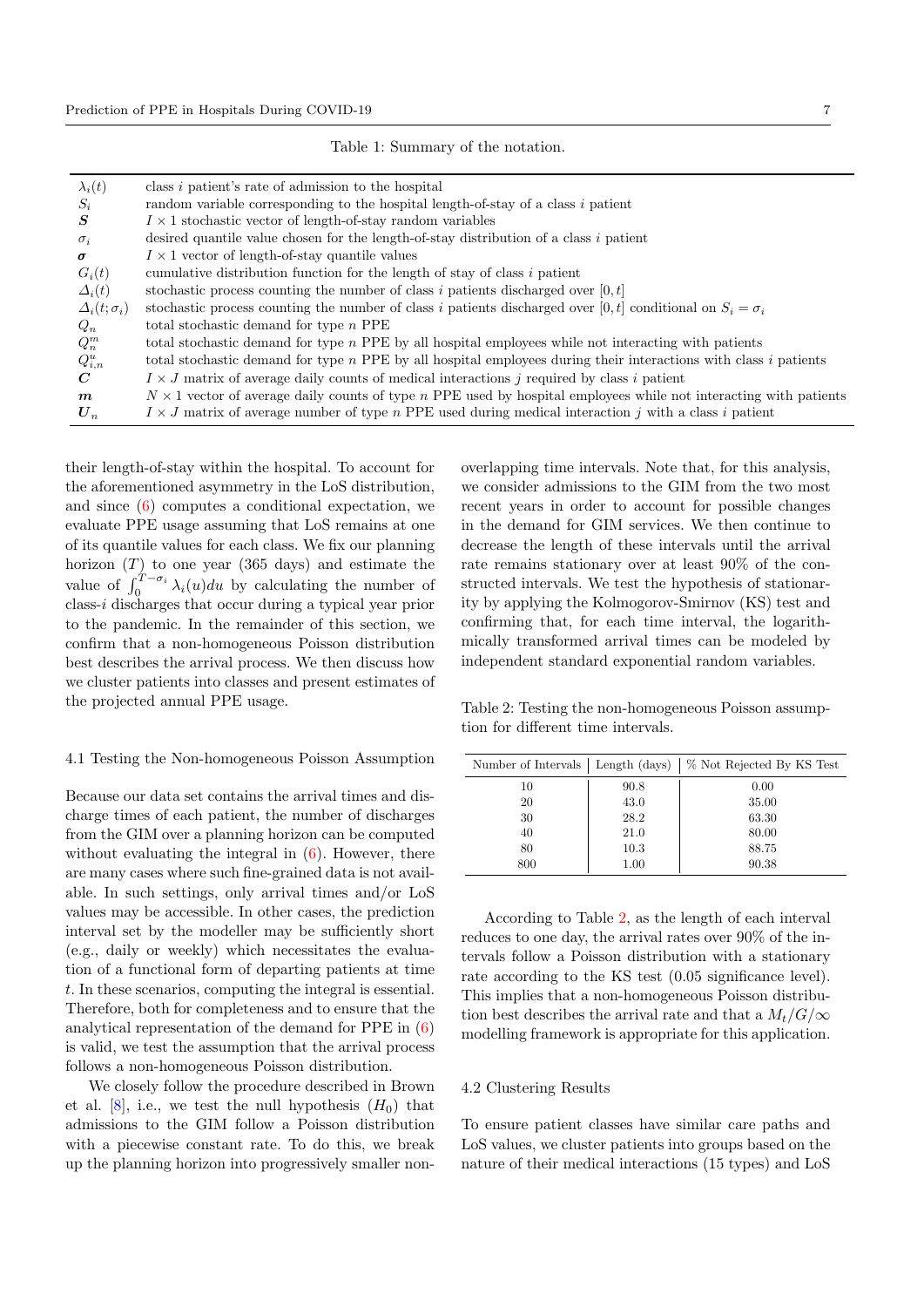(see Table  $6$  in the appendix). In our data set, each medical intervention is captured by a set of timestamps. To avoid counting the same patient-practitioner interaction multiple times, as advised by our medical co-authors, we assume that all timestamps within a one-hour interval are related to a single interaction. This assumption is critical as some interactions between patients and practitioners result in multiple timestamps that are minutes apart (e.g., vital signs, the administration of drugs, and laboratory test collections) and, thus, reflect a single episode of PPE use. Robustness checks confirm that while varying this time interval only slightly affects the estimates, reducing the interval to zero is susceptible to a significant amount of doublecounting.

We use the Uniform Manifold Approximation and Projection (UMAP) algorithm paired with the k-means clustering algorithm to group patients into classes. UMAP is a dimensionality reduction technique based on Riemannian geometry and algebraic topology that projects high-dimensional data (15 types of medical interactions and LoS) onto a two-dimensional space; see Figure [1a](#page-7-0) for a visual representation. The smaller total squared error within a cluster implies that there is a high similarity of patients assigned to that class. It also improves the quality of our conditional estimate of demand for PPE. Thus, we determine the optimal number of clusters by applying the k-means clustering algorithm which minimizes the total squared error within each cluster. We then use the elbow method to determine the best value of  $k$  [\[48\]](#page-11-33); this balances the tradeoff between minimizing the within-cluster variance while ensuring that the number of patients in each cluster is large enough such that the corresponding LoS estimate is meaningful.

As demonstrated in Figure [1b,](#page-7-1) the within cluster error decreases slowly as the number of clusters exceeds 7; adding more clusters does not model the data significantly better. For more information on the clustering approach, please see the Appendix and Table [5.](#page-13-4)

To illustrate the effect of our clustering procedure, we present a quantile summary of the LoS (days) distribution by comparing non-clustered patients to the clustered results. Having relatively similar LoS values in each cluster is important as we would like its within-cluster variation to be small so that the gap between our conditional estimates and their corresponding marginal quantities are negligible. If all patients are assigned to a single class, one quarter stay in the GIM between 0 and 1.9 days (first quartile); similarly, 25% of patients remain in the GIM more than 7.9 but less than 354.2 days (fourth





<span id="page-7-1"></span><span id="page-7-0"></span>

quartile). The clustered patients, however, have more similar LoS ranges. In particular, cluster one contains patients who remain in the GIM for a very short period of time, cluster two and three are assigned patients who stay in the hospital less than one week, cluster four includes patients who stay in care less than 11 days, cluster five includes patients with LoS shorter than 20 days, and cluster six includes patients who stay in the facility significantly longer. Cluster seven, which contains approximately 1% of patients, represent the departments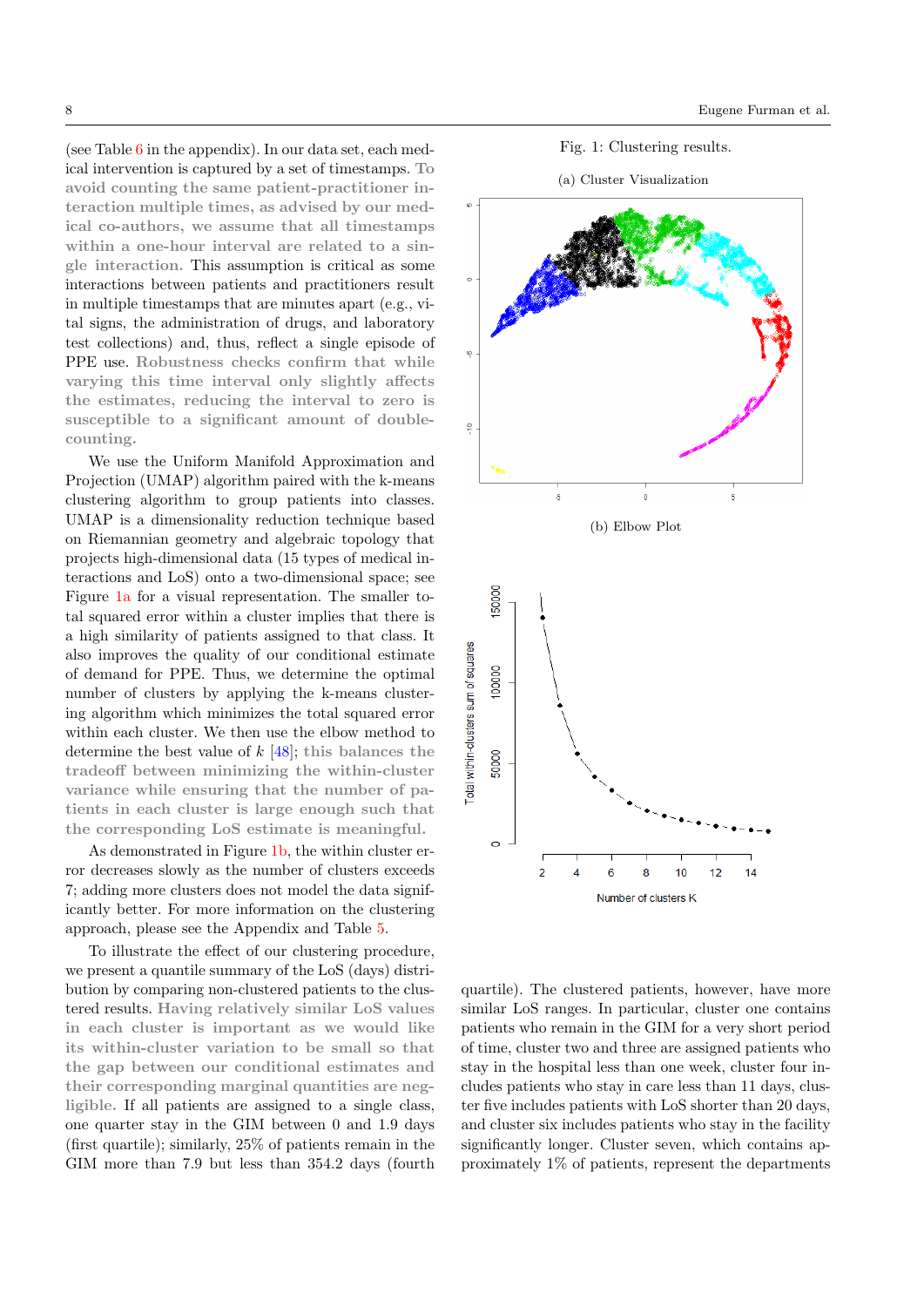Table 3: The effect of clustering on the different quantiles for the LoS distribution (days).

|                          | $0\%$ | 25%  | 50%  | 75%   | $100\%$ |
|--------------------------|-------|------|------|-------|---------|
| Cluster 1 of 1 $(100\%)$ | 0.0   | 1.9  | 3.9  | 7.9   | 354.2   |
| Cluster 1 of $7(18\%)$   | 0.0   | 0.5  | 0.8  | 1.4   | 4.8     |
| Cluster 2 of $7(27%)$    | 0.1   | 1.7  | 2.3  | 2.9   | 6.4     |
| Cluster 3 of 7 $(22\%)$  | 0.4   | 3.7  | 4.5  | 5.2   | 7.1     |
| Cluster 4 of $7(17\%)$   | 5.3   | 6.9  | 7.9  | 93    | 11.7    |
| Cluster 5 of 7 $(10\%)$  | 10.8  | 12.7 | 14.3 | 16.6  | 20.9    |
| Cluster 6 of 7 $(6\%)$   | 20.4  | 24.2 | 29.2 | 35.8  | 57.0    |
| Cluster 7 of 7 $(1\%)$   | 59.0  | 65.6 | 82.0 | 128.2 | 354.2   |

heaviest users. We note that some clusters have overlapping LoS ranges because other factors describing their care path differ.

## <span id="page-8-0"></span>4.3 PPE Estimation Results

We apply equation  $(6)$  to compute the total demand for type  $n$  PPE using 5, 6, 7, and 8 cluster partitions. To describe its distribution, we condition our estimates on the quartiles of the LoS and present the results in Table [4,](#page-9-0) where the first and third rows per each cluster quantity correspond to the lower and upper bounds of PPE usage. According to the seven-cluster estimates in Table [4,](#page-9-0) gloves and surgical masks are the most prevalent items as they constitute 90% of the total PPE predicted. Further, the annual usage of gowns represents only 3% (similarly to bouffants and boot covers) of the total (454,324) amount of PPE used, while N95 masks constitute only 2%. As a reminder, due to the nature of our data, these estimates account for non-COVID-19 patients only, i.e., those patients who are not under investigation for the Coronavirus. However, our model is flexible enough and can accommodate these patients as separate classes if the data becomes available.

Table [4](#page-9-0) also helps to understand the sensitivity of our results to the number of patient classes specified by the modeller. In general, we observe higher predictions in the amount of PPE as the number of clusters increases. This is because the average and median values of features included in the clustering procedure are more heavily influenced by larger-valued observations. However, the increase in predicted PPE usage with the number of clusters is sample specific; data sets with fewer outliers may have a decreasing pattern. Although using more clusters decreases the total squared error, fewer data points contribute to the length-of-stay estimate. This may lead to an inaccurate prediction for the LoS distribution even though patients may have similar care plans. Furthermore, the estimates may overfit to

the data in the sample. Thus, we advise that a modeller does not increase the number of clusters too far beyond the point that is recommended by the elbow method.

We find that some types of PPE, such as surgical masks and face shields, show little variation in forecasted demand. That is, their quartile estimates are similar regardless of the number of patient classes chosen. This is because the majority of the annual need for these types of PPE occur when practitioners are not interacting with patients; the estimate is 156,220 and 3,906 for surgical masks and face shields, respectively. Thus, while demand for gloves is solely driven by the number of medical interactions, 86% of surgical mask use is driven by the requirement that medical employees must wear a mask whilst in the hospital.

Finally, we note that the above approach can be adapted to address situations where PPE can be reused. In particular, let  $\gamma_n$  be the proportion of type n PPE which can be reused over  $r_n$  interactions. Then, (1 –  $\gamma_n)\mathbb{E}[\hat{Q}_n] + \frac{\gamma_n}{r_n}\mathbb{E}[\hat{Q}_n]$  represents the total predicted demand of type n PPE.

# 5 Conclusions

In this paper, we use theory from time-varying queueing models to present a prediction framework that can be used to forecast the amount of PPE required over a specified time horizon. To this end, we first cluster patients with similar hospital experiences into classes and estimate their LoS in the hospital as well as the PPE requirements of each patient-practitioner interaction. By demonstrating that the dynamics of each patient class can be modelled using an  $M_t/G/\infty$  queue, we present closed-form estimates for the expected amount of PPE required for each patient class and aggregate the results together to generate a prediction of PPE usage.

We contribute to the pandemic and supply chain disruption literature by helping practitioners mitigate unexpected changes in demand when disruptions do not affect the operation of a service, but instead, prompt new mandatory regulations that affect the equipment used in its performance. Moreover, our analysis provides bounded estimates that anticipate the timevariability in the system. In particular, using current PPE-usage guidelines under COVID-19, we find that the general internal medicine department at our partner hospital must anticipate much higher demand for gloves and surgical masks than gowns. The former comprises 90% of the total 454,324 items predicted while the latter accounts for only 3% of the annual PPE usage. In addition, our analysis suggests that only 14% of demand for surgical masks in a hospital setting is caused by interactions with patients. Thus, an annual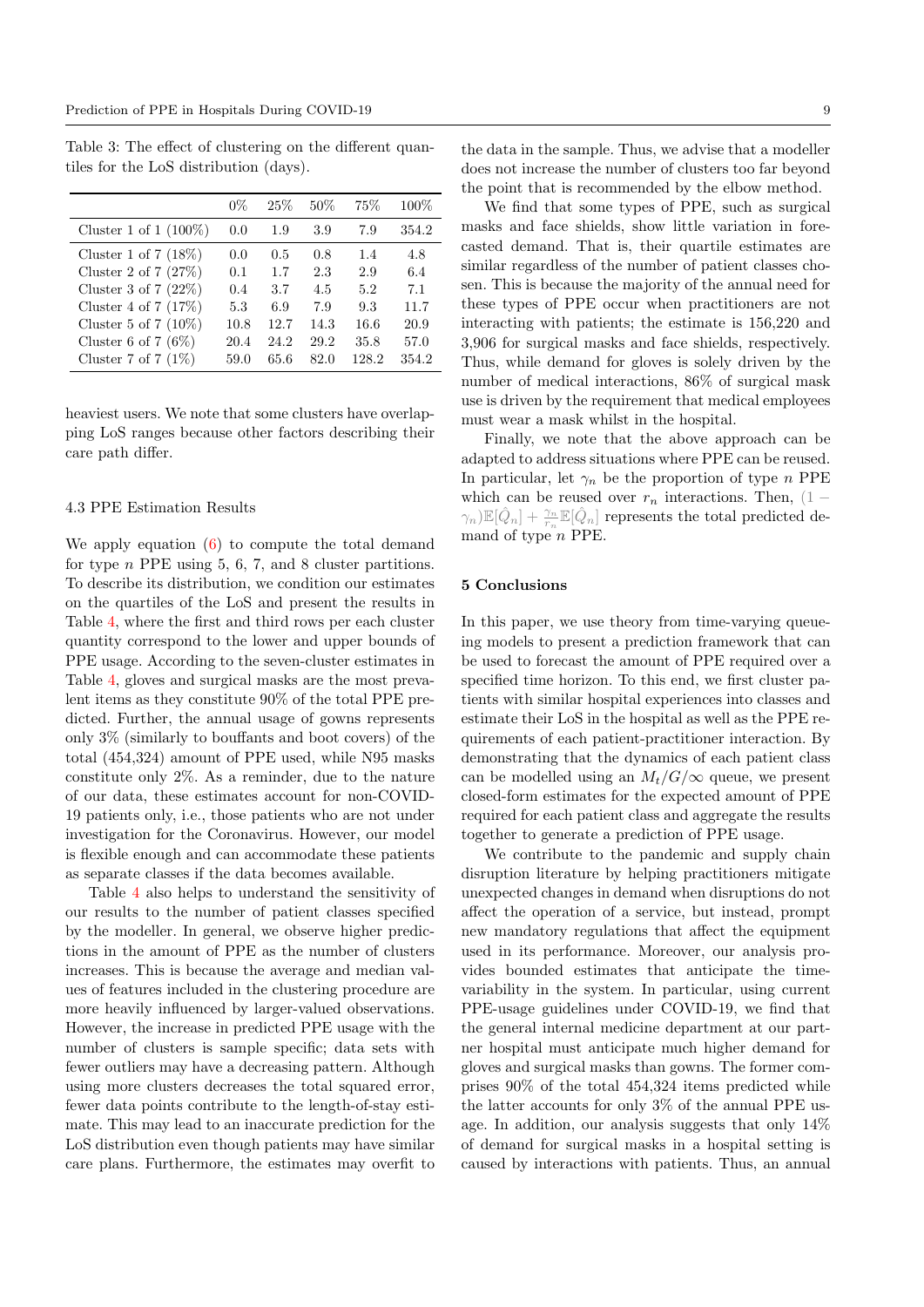<span id="page-9-0"></span>

| LoS Quartile             | Gloves  | Gowns  | Surgical Masks | N95 Masks | Face Shields | <b>Bouffants</b> | <b>Boot Covers</b> |  |  |  |  |
|--------------------------|---------|--------|----------------|-----------|--------------|------------------|--------------------|--|--|--|--|
| Five Clusters $(I = 5)$  |         |        |                |           |              |                  |                    |  |  |  |  |
| Q1                       | 122,771 | 6,422  | 169,193        | 4,094     | 3,906        | 6,422            | 6,422              |  |  |  |  |
| Median                   | 206,459 | 10,748 | 180,093        | 6,891     | 3,906        | 10,748           | 10,748             |  |  |  |  |
| Q3                       | 264,107 | 13,785 | 187,208        | 8,787     | 3,906        | 13,785           | 13,785             |  |  |  |  |
| Six Clusters $(I = 6)$   |         |        |                |           |              |                  |                    |  |  |  |  |
| Q1                       | 134,232 | 6,935  | 169,917        | 4,385     | 3906         | 6.935            | 6.935              |  |  |  |  |
| Median                   | 219,111 | 11,348 | 180,954        | 7,239     | 3906         | 11,348           | 11,348             |  |  |  |  |
| Q3                       | 279,440 | 14,517 | 188,221        | 9,203     | 3906         | 14,517           | 14,517             |  |  |  |  |
| Seven Clusters $(I = 7)$ |         |        |                |           |              |                  |                    |  |  |  |  |
| Q1                       | 129,216 | 6,779  | 169,233        | 4,229     | 3,906        | 6,779            | 6,779              |  |  |  |  |
| Median                   | 226,007 | 11,721 | 181,774        | 7,476     | 3.906        | 11,721           | 11,721             |  |  |  |  |
| Q3                       | 277,995 | 14,433 | 187,989        | 9,161     | 3,906        | 14,433           | 14,433             |  |  |  |  |
| Eight Clusters $(I = 8)$ |         |        |                |           |              |                  |                    |  |  |  |  |
| Q1                       | 151,878 | 7,839  | 171,964        | 4,980     | 3,906        | 7,839            | 7,839              |  |  |  |  |
| Median                   | 229,751 | 11,850 | 182,296        | 7,610     | 3,906        | 11,850           | 11,850             |  |  |  |  |
| Q3                       | 274,123 | 14,163 | 187,491        | 9,051     | 3,906        | 14,163           | 14,163             |  |  |  |  |

Table 4: Prediction of PPE usage as a function of the number of clusters.

estimate of usage for this type of PPE is expected to be less volatile than the anticipated demand for gloves.

As suggested in Section [3,](#page-3-0) our approach is versatile and computationally efficient. A simple application of Lemma [1](#page-5-1) admits a back-of-the-envelope calculation. In this case, the aggregate number of departures from the system per patient type as well as a quantile estimate for the LoS are sufficient to derive bounded conditional estimates of PPE usage. Contrary to Barrett et al. [\[5\]](#page-10-8), for instance, our predictions do not require that an extensive simulation study be constructed; the technique we develop is not restricted to estimates of PPE during a quarantine and can be applied to other settings such as normal hospital operations. In addition, our approach may be used for a comparative analysis. For example, if patient classes are pre-specified by a medical practitioner, the demand for PPE can be estimated and compared for multiple choices of arrival functions and LoS distributions over a planning horizon of arbitrary length. Our time-varying queueing framework naturally accommodates this exploratory approach by providing an analytical way of estimating the total number of departures conditioned on a carefully selected LoS value.

Although our PPE prediction tool can be applied to a wide variety of clinical settings, our study includes a number of data-specific limitations. First, our modeling approach assumes that the total hospital capacity is always sufficient to satisfy the demand. Thus, our analytical framework provides a theoretical upper bound on PPE usage. In practice, however, hospital records only contain information on patients who have been admitted. Thus, data-driven PPE usage predictions all implicitly make this assumption. Second, the guidelines governing the use of PPE for each type of medical interaction, as summarized in Table [6](#page-14-0) in the Appendix, is distinct to St. Michael's Hospital. These estimates may vary depending on the location and clinical focus of the medical institution under consideration. Third, we estimate the clinical workload generated by typical medical interactions based on the data collected prior to the COVID-19 pandemic, i.e., we exclude both confirmed COVID-19 patients and patients who are under investigation for the virus. As this data becomes available, the PPE needs for these patient categories can be estimated and added to the prediction model. Fourth, while 15 important types of clinical interactions are captured in the data set, some are represented more crudely than others. For example, a nurse who assists a patient with toileting or bathing is not captured. As a result, our approach may underestimate the hospital's overall PPE needs. However, these limitations may be addressed by collecting additional data. To this end, future research should seek to validate the predicted estimates of PPE usage against real-world demand.

Despite these limitations, our methodology complements ongoing efforts that help to manage supply chains during the COVID-19 pandemic. For instance,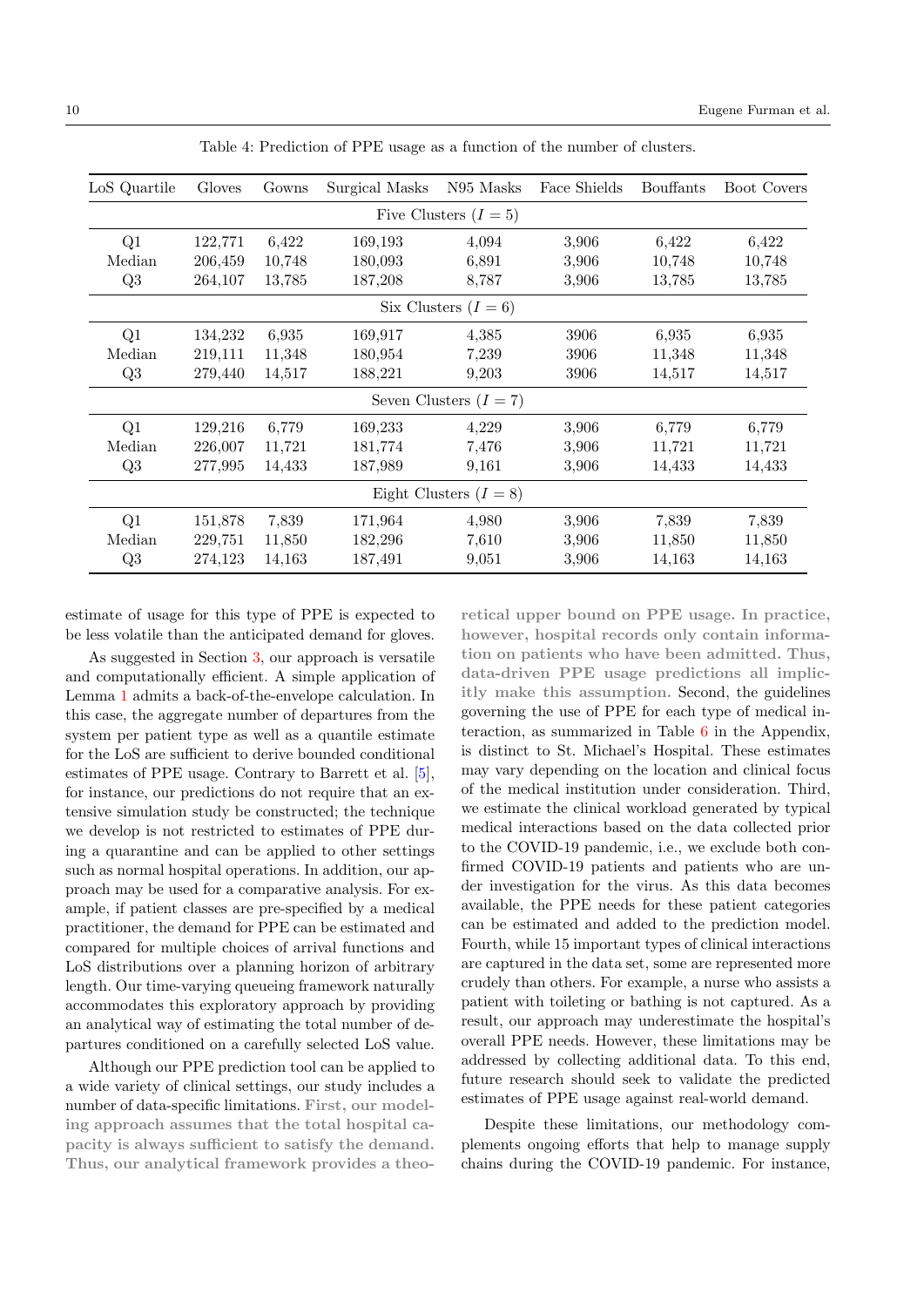using an arrival function estimated by SIR models, we can derive the corresponding PPE requirements over a planning horizon of arbitrary length. Our study also shows good synergy with emerging platforms that connect PPE suppliers to consumers [\[1,](#page-10-26) [79\]](#page-12-31) as consumers can more accurately predict their PPE usage and liaise with suppliers that have the requisite capacity.

Acknowledgements The authors would like to acknowledge the important contributions of our key stakeholders including Shirley Bell (Nurse Manager for General Internal Medicine), David Nelson (Medical Imaging Manager), Janice Barnett (Cardiac Sonography and Team Leader), Dr. Samir Grover (Gastroenterologist), Dr. Kieran McIntyre (Respirologist) and Dr. Karim Ladha (Anaesthesiologist).

#### References

- <span id="page-10-26"></span>1. Afèche P, Baron O, Hu M, Krass D (2020) COVID PPE HELP. Accessed from http://www.[covidppehelp](http://www.covidppehelp.ca/).ca/
- <span id="page-10-4"></span>2. Akduman D, Kim LE, Parks RL, L'Ecuyer PB, Mutha S, Jeffe DB, Evanoff BA, Fraser VJ (1999) Use of personal protective equipment and operating room behaviors in four surgical subspecialties: personal protective equipment and behaviors in surgery. Infection Control and Hospital Epidemiology: The Official Journal of the Society of Hospital Epidemiologists of America 20(2)
- <span id="page-10-3"></span>3. Balmer C, Pollina E (2020) Italy's Lombardy asks retired health workers to join coronavirus fight. In: World Economic Forum, Reuters
- <span id="page-10-24"></span>4. Bardina X, Ferrante M, Rovira C (2020) A stochastic epidemic model of COVID-19 disease. arXiv preprint arXiv:200502859
- <span id="page-10-8"></span>5. Barrett K, Nakamachi Y, et al. (2020) Estimated demand for personal protective equipment for Ontario acute care hospitals during the COVID-19 pandemic. Accessed from [https://drive](https://drive.google.com/file/d/1LEW0irL6426OIYtVYo-s-XMHrvxalVh1/view?usp=sharing).google.com/file/ [d/1LEW0irL6426OIYtVYo-s-XMHrvxalVh1/view?usp=](https://drive.google.com/file/d/1LEW0irL6426OIYtVYo-s-XMHrvxalVh1/view?usp=sharing) [sharing](https://drive.google.com/file/d/1LEW0irL6426OIYtVYo-s-XMHrvxalVh1/view?usp=sharing)
- <span id="page-10-5"></span>6. Benson SM, Novak DA, Ogg MJ (2013) Proper use of surgical N95 respirators and surgical masks in the OR. AORN journal 97(4):457–470
- <span id="page-10-22"></span>7. Biswas K, Khaleque A, Sen P (2020) COVID-19 spread: Reproduction of data and prediction using a SIR model on Euclidean network. arXiv preprint arXiv:200307063
- <span id="page-10-25"></span>8. Brown L, Gans N, Mandelbaum A, Sakov A, Shen H, Zeltyn S, Zhao L (2005) Statistical analysis of a telephone call center: A queueing-science perspective. Journal of the American statistical association 100(469):36–50
- <span id="page-10-10"></span>9. Brown M (1969) An invariance property of poisson processes. Journal of Applied Probability 6(2):453–458
- <span id="page-10-9"></span>10. Calafiore GC, Novara C, Possieri C (2020) A modified SIR model for the COVID-19 contagion in Italy. arXiv preprint arXiv:200314391
- <span id="page-10-2"></span>11. Canadagov (2020) Non-medical masks and face coverings: About. Accessed from [https://www](https://www.canada.ca/en/public-health/services/diseases/2019-novel-coronavirus-infection/prevention-risks/about-non-medical-masks-face-coverings.html).canada.ca/ [en/public-health/services/diseases/2019-novel](https://www.canada.ca/en/public-health/services/diseases/2019-novel-coronavirus-infection/prevention-risks/about-non-medical-masks-face-coverings.html)[coronavirus-infection/prevention-risks/about](https://www.canada.ca/en/public-health/services/diseases/2019-novel-coronavirus-infection/prevention-risks/about-non-medical-masks-face-coverings.html)[non-medical-masks-face-coverings](https://www.canada.ca/en/public-health/services/diseases/2019-novel-coronavirus-infection/prevention-risks/about-non-medical-masks-face-coverings.html).html
- <span id="page-10-0"></span>12. Canadian Centre for Occupational Health and Safety (2018) Personal Protective Equipment (PPE). Accessed from [https://www](https://www.ccohs.ca/teach_tools/phys_hazards/ppe.html).ccohs.ca/teach tools/phys hazards/ ppe.[html](https://www.ccohs.ca/teach_tools/phys_hazards/ppe.html)
- <span id="page-10-14"></span>13. Carbonara N, Pellegrino R (2018) Real options approach to evaluate postponement as supply chain disruptions mitigation strategy. International Journal of Production Research 56(15):5249–5271
- <span id="page-10-1"></span>14. CDC (2020) CDC calls on Americans to wear masks to prevent COVID-19 spread. Accessed from https://www.cdc.[gov/media/releases/2020/p0714](https://www.cdc.gov/media/releases/2020/p0714-americans-to-wear-masks.html?start=yes) [americans-to-wear-masks](https://www.cdc.gov/media/releases/2020/p0714-americans-to-wear-masks.html?start=yes).html?start=yes
- <span id="page-10-19"></span>15. Chan FT, Chung SH (2004) A multi-criterion genetic algorithm for order distribution in a demand driven supply chain. International Journal of Computer Integrated Manufacturing 17(4):339–351
- <span id="page-10-21"></span>16. Chen F, Federgruen A, Zheng YS (2001) Coordination mechanisms for a distribution system with one supplier and multiple retailers. Management Science 47(5):693– 708
- <span id="page-10-20"></span>17. Chen K, Xiao T (2009) Demand disruption and coordination of the supply chain with a dominant retailer. European Journal of Operational Research 197(1):225–234
- <span id="page-10-23"></span>18. Chen X, Qiu Z (2020) Scenario analysis of nonpharmaceutical interventions on global COVID-19 transmissions. arXiv preprint arXiv:200404529
- <span id="page-10-17"></span>19. Chiou JS, Wu LY, Hsu JC (2002) The adoption of form postponement strategy in a global logistics system: the case of taiwanese information technology industry. Journal of Business Logistics 23(1):107–124
- <span id="page-10-18"></span>20. Choi K, Narasimhan R, Kim SW (2012) Postponement strategy for international transfer of products in a global supply chain: A system dynamics examination. Journal of operations Management 30(3):167–179
- <span id="page-10-12"></span>21. Crawford G (1977) Wrsk/blss analysis, the plansoriented requirements model. Headquarters Pacific Air Forces/OA, March
- <span id="page-10-13"></span>22. Crawford GB (1981) Palm's theorem for nonstationary processes. Tech. rep., RAND CORP SANTA MONICA CA
- <span id="page-10-7"></span>23. Crawley M (2020) How Ontario hospitals are preparing for a surge in COVID-19 cases. Accessed from https://www.cbc.[ca/news/canada/toronto/covid-19](https://www.cbc.ca/news/canada/toronto/covid-19-coronavirus-ontario-hospitals-emergency-plans-1.5504991) [coronavirus-ontario-hospitals-emergency-plans-](https://www.cbc.ca/news/canada/toronto/covid-19-coronavirus-ontario-hospitals-emergency-plans-1.5504991)1.[5504991](https://www.cbc.ca/news/canada/toronto/covid-19-coronavirus-ontario-hospitals-emergency-plans-1.5504991)
- <span id="page-10-6"></span>24. Daly R (2020) After patient volume collapsed amid the coronavirus pandemic, some see signs of recovery. Accessed from https://www.hfma.[org/topics/news/](https://www.hfma.org/topics/news/2020/05/after-patient-volume-collapsed-amid-the-coronavirus--some-see-si.html) [2020/05/after-patient-volume-collapsed-amid-the](https://www.hfma.org/topics/news/2020/05/after-patient-volume-collapsed-amid-the-coronavirus--some-see-si.html)[coronavirus--some-see-si](https://www.hfma.org/topics/news/2020/05/after-patient-volume-collapsed-amid-the-coronavirus--some-see-si.html).html
- <span id="page-10-15"></span>25. Dash SR, Mishra US, Mishra P (2013) Emerging issues and opportunities in disaster response supply chain management. International Journal of Supply Chain Management 2(1):55–61
- <span id="page-10-11"></span>26. Defraeye M, Van Nieuwenhuyse I (2016) Staffing and scheduling under nonstationary demand for service: A literature review. Omega 58:4–25
- <span id="page-10-16"></span>27. Dolinskaya I, Besiou M, Guerrero-Garcia S (2018) Humanitarian medical supply chain in disaster response. Journal of Humanitarian Logistics and Supply Chain Management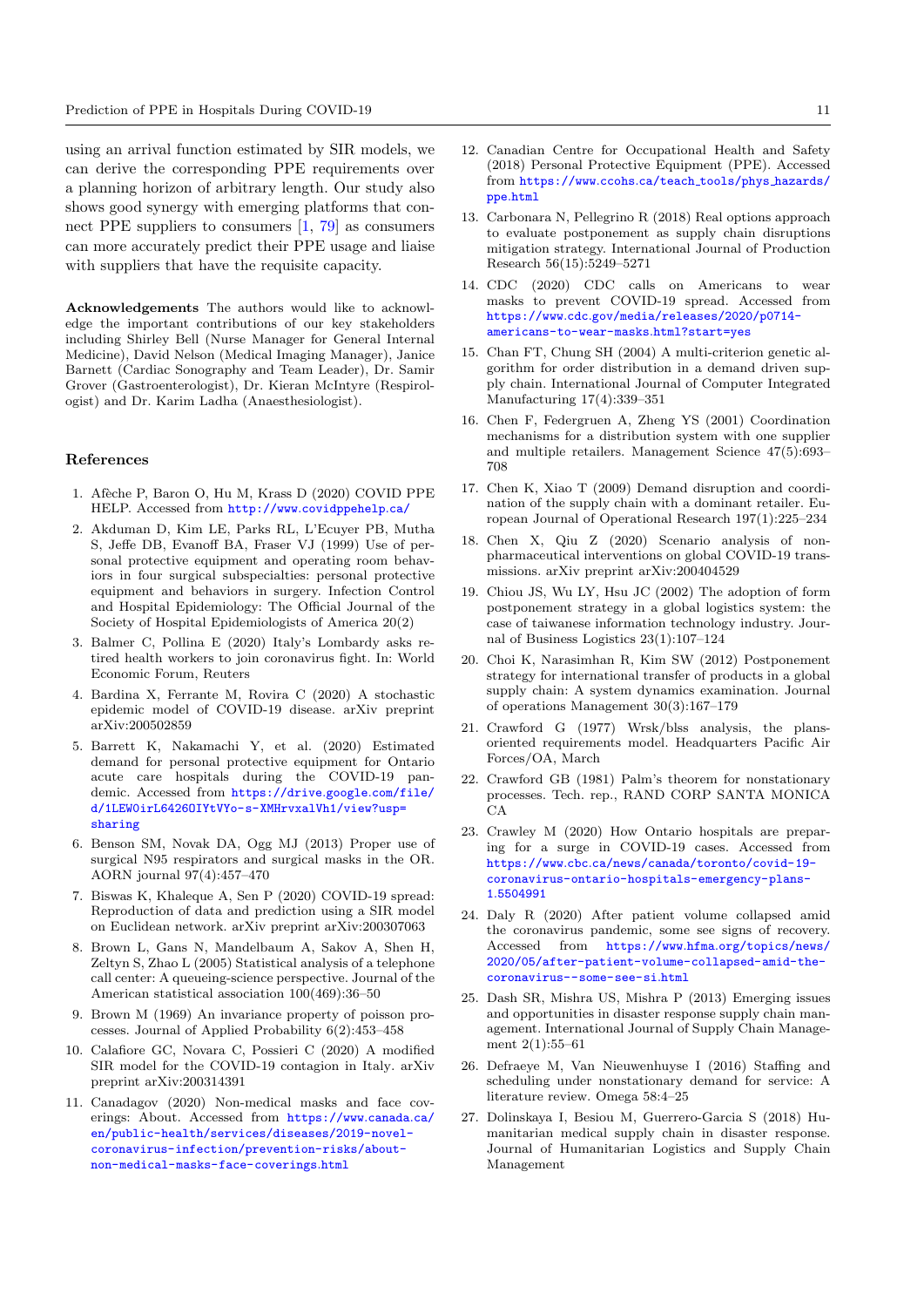- <span id="page-11-12"></span>28. Dong J, Whitt W (2015) Stochastic grey-box modeling of queueing systems: fitting birth-and-death processes to data. Queueing Systems 79(3-4):391–426
- <span id="page-11-13"></span>29. Dong J, Whitt W (2015) Using a birth-and-death process to estimate the steady-state distribution of a periodic queue. Naval Research Logistics (NRL) 62(8):664–685
- <span id="page-11-10"></span>30. Eick SG, Massey WA, Whitt W (1993)  $M_t/G/\infty$ queues with sinusoidal arrival rates. Management Science 39(2):241–252
- <span id="page-11-11"></span>31. Eick SG, Massey WA, Whitt W (1993) The physics of the  $M_t/G/\infty$  queue. Operations Research 41(4):731–742
- <span id="page-11-28"></span>32. Evgeniou T, Fekom M, Ovchinnikov A, Porcher R, Pouchol C, Vayatis N (2020) Epidemic Models for Personalised COVID-19 Isolation and Exit Policies Using Clinical Risk Predictions. Available at SSRN 3588401
- <span id="page-11-0"></span>33. FDA (2020) Personal Protective Equipment for Infection Control. Accessed from https://www.fda.[gov/medical](https://www.fda.gov/medical-devices/general-hospital-devices-and-supplies/personal-protective-equipment-infection-control)[devices/general-hospital-devices-and-supplies/](https://www.fda.gov/medical-devices/general-hospital-devices-and-supplies/personal-protective-equipment-infection-control) [personal-protective-equipment-infection-control](https://www.fda.gov/medical-devices/general-hospital-devices-and-supplies/personal-protective-equipment-infection-control)
- <span id="page-11-18"></span>34. Feldman Z, Mandelbaum A, Massey WA, Whitt W (2008) Staffing of time-varying queues to achieve timestable performance. Management Science 54(2):324–338
- <span id="page-11-29"></span>35. Flaxman S, Mishra S, Gandy A, Unwin HJT, Coupland H, Mellan TA, Zhu H, Berah T, Eaton JW, Guzman PN, et al. (2020) Estimating the number of infections and the impact of non-pharmaceutical interventions on COVID-19 in European countries: technical description update. arXiv preprint arXiv:200411342
- <span id="page-11-8"></span>36. Foley RD (1982) The non-homogeneous  $M/G/\infty$  queue. Opsearch 19(1):40–48
- <span id="page-11-9"></span>37. Foley RD (1986) Stationary poisson departure processes from non-stationary queues. Journal of applied probability pp 256–260
- <span id="page-11-30"></span>38. Fox ER, Birt A, James KB, Kokko H, Salverson S, Soflin DL (2009) Ashp guidelines on managing drug product shortages in hospitals and health systems. American Journal of Health-System Pharmacy 66(15):1399–1406
- <span id="page-11-21"></span>39. Furman E, Diamant A (2020) Optimal capacity planning for cloud service providers with periodic, time-varying demand. Available at SSRN 3648442
- <span id="page-11-16"></span>40. Furman E, Diamant A, Kristal M (2019) Customer acquisition and retention: A fluid approach for staffing. Available at SSRN 3422404
- <span id="page-11-2"></span>41. Gondi S, Beckman AL, Deveau N, Raja AS, Ranney ML, Popkin R, He S (2020) Personal protective equipment needs in the USA during the COVID-19 pandemic. Lancet (London, England) 395(10237):e90
- <span id="page-11-17"></span>42. Green LV, Kolesar PJ (1998) A note on approximating peak congestion in  $M_t/G/\infty$  queues with sinusoidal arrivals. Management Science 44(11-part-2):S137–S144
- <span id="page-11-22"></span>43. Green LV, Nguyen V (2001) Strategies for cutting hospital beds: the impact on patient service. Health services research 36(2):421
- <span id="page-11-23"></span>44. Green LV, Kolesar PJ, Whitt W (2007) Coping with time-varying demand when setting staffing requirements for a service system. Production and Operations Management 16(1):13–39
- <span id="page-11-25"></span>45. Harapan H, Itoh N, Yufika A, Winardi W, Keam S, Te H, Megawati D, Hayati Z, Wagner AL, Mudatsir M (2020) Coronavirus disease 2019 (COVID-19): A literature review. Journal of Infection and Public Health
- <span id="page-11-14"></span>46. Hillestad RJ, Carrillo MJ (1980) Models and techniques for recoverable item stockage when demand and the repair process are nonstationary. part i. performance measurement. Tech. rep., RAND CORP SANTA MONICA CA
- <span id="page-11-19"></span>47. Janssen A, Van Leeuwaarden JS, Zwart B (2011) Refining square-root safety staffing by expanding Erlang C. Operations Research 59(6):1512–1522
- <span id="page-11-33"></span>48. Joshi KD, Nalwade P (2013) Modified k-means for better initial cluster centres. International Journal of Computer Science and Mobile Computing 2(7):219–223
- <span id="page-11-27"></span>49. Karako K, Song P, Chen Y, Tang W (2020) Analysis of covid-19 infection spread in japan based on stochastic transition model. Bioscience trends
- <span id="page-11-7"></span>50. Khintchine AY (1955) Mathematical methods in the theory of queueing, charlesgriffin, london, 1960. Khintchine-Mathematical Methods in the Theory of Queueing1960
- <span id="page-11-15"></span>51. Khudyakov P, Feigin PD, Mandelbaum A (2010) Designing a call center with an IVR (Interactive Voice Response). Queueing Systems 66(3):215–237
- <span id="page-11-20"></span>52. Liu Y (2018) Staffing to stabilize the tail probability of delay in service systems with time-varying demand. Operations Research 66(2):514–534
- <span id="page-11-26"></span>53. Liu Y, Gayle AA, Wilder-Smith A, Rocklov J (2020) The reproductive number of COVID-19 is higher compared to SARS coronavirus. Journal of travel medicine
- <span id="page-11-3"></span>54. Livingston E, Desai A, Berkwits M (2020) Sourcing personal protective equipment during the covid-19 pandemic. JAMA 323(19):1912–1914
- <span id="page-11-6"></span>55. Massey WA, Whitt W (1993) Networks of infinite-server queues with nonstationary poisson input. Queueing Systems 13(1-3):183–250
- <span id="page-11-34"></span>56. McInnes L, Healy J, Melville J (2018) UMAP: Uniform manifold approximation and projection for dimension reduction. arXiv preprint arXiv:180203426
- <span id="page-11-5"></span>57. Mehrotra P, Malani P, Yadav P (2020) Personal Protective Equipment Shortages During COVID-19: Supply Chain–Related Causes and Mitigation Strategies. In: JAMA Health Forum, American Medical Association, vol 1, pp e200553–e200553
- <span id="page-11-24"></span>58. Milner JM, Rosenblatt MJ (2002) Flexible supply contracts for short life-cycle goods: The buyer's perspective. Naval Research Logistics (NRL) 49(1):25–45
- <span id="page-11-1"></span>59. Ontario Health (2020) COVID-19 – What We Know So Far About... Routes of Transmission. Accessed from https://www.[publichealthontario](https://www.publichealthontario.ca/-/media/documents/ncov/wwksf-routes-transmission-mar-06-2020.pdf?la=en).ca/-/media/ [documents/ncov/wwksf-routes-transmission-mar-06-](https://www.publichealthontario.ca/-/media/documents/ncov/wwksf-routes-transmission-mar-06-2020.pdf?la=en) 2020.[pdf?la=en](https://www.publichealthontario.ca/-/media/documents/ncov/wwksf-routes-transmission-mar-06-2020.pdf?la=en)
- <span id="page-11-4"></span>60. Ontario Health (2020) Public Health Ontario. TECHNI-CAL BRIEF: IPAC Recommendations for Use of Personal Protective Equipment for Care of Individuals with Suspect or Confirmed COVID-19. Accessed from [https:](https://www.publichealthontario.ca/-/media/documents/ncov/updated-ipac-measures-covid-19.pdf?la=en) //www.publichealthontario.[ca/-/media/documents/](https://www.publichealthontario.ca/-/media/documents/ncov/updated-ipac-measures-covid-19.pdf?la=en) [ncov/updated-ipac-measures-covid-19](https://www.publichealthontario.ca/-/media/documents/ncov/updated-ipac-measures-covid-19.pdf?la=en).pdf?la=en
- <span id="page-11-31"></span>61. Ontario Hospital Association (2018) Capacity Planning. Accessed from https://www.oha.[com/Bulletins/](https://www.oha.com/Bulletins/Capacity%20Planning%20Snapshot.pdf) [Capacity%20Planning%20Snapshot](https://www.oha.com/Bulletins/Capacity%20Planning%20Snapshot.pdf).pdf
- <span id="page-11-32"></span>62. Ontario Hospital Association (2019) Ontario Hospitals - Leaders in Efficiency. Accessed from https://www.oha.[com/Documents/Ontario%20Hospitals%](https://www.oha.com/Documents/Ontario%20Hospitals%20-%20Leaders%20in%20Efficiency.pdf) [20-%20Leaders%20in%20Efficiency](https://www.oha.com/Documents/Ontario%20Hospitals%20-%20Leaders%20in%20Efficiency.pdf).pdf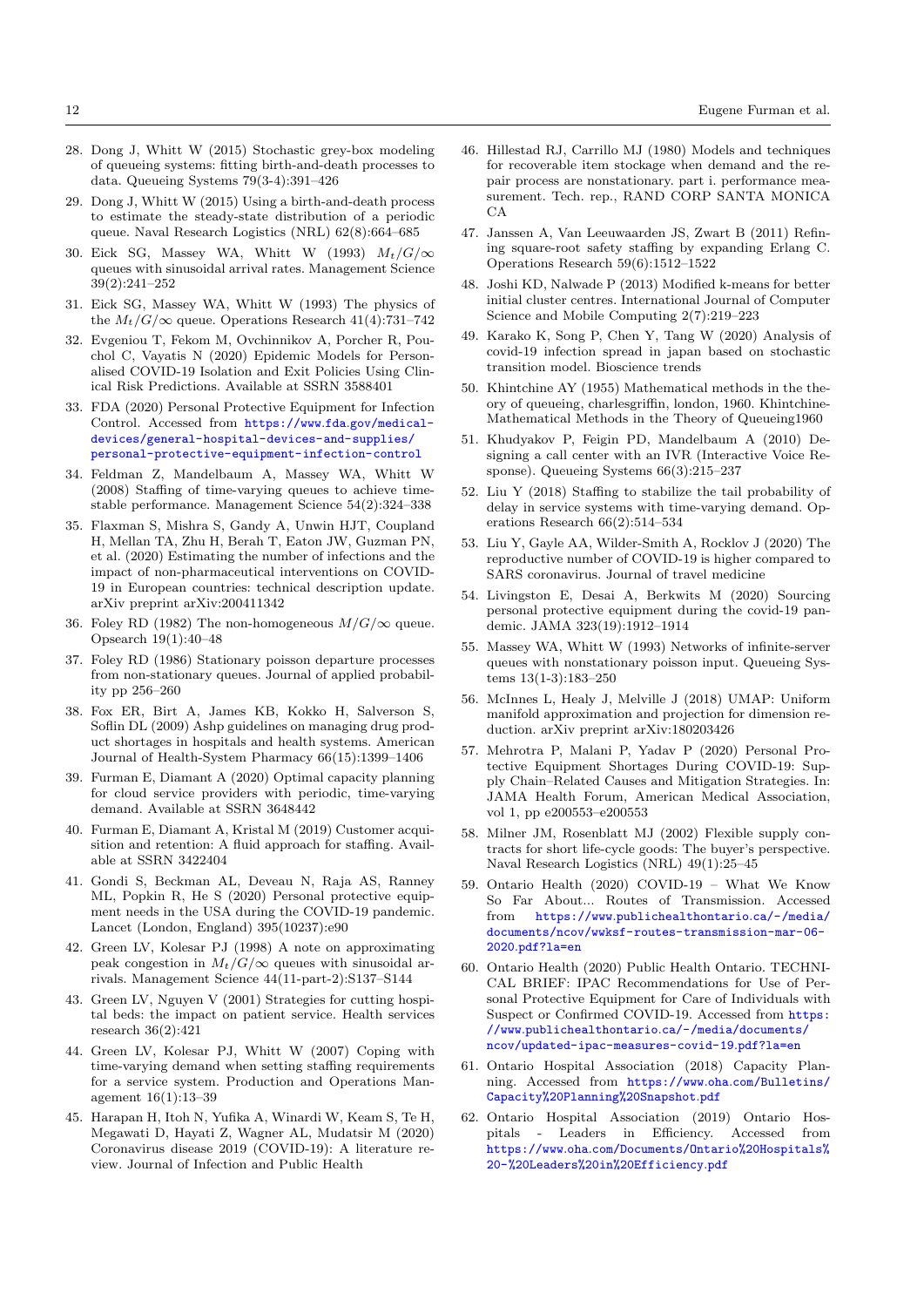- <span id="page-12-8"></span>63. Palm C (1943) Variation in intensity in telephone conversation. Ericsson Technics 4:1–189
- <span id="page-12-27"></span>64. Palomo S, Pender J, Massey W, Hampshire RC (2020) Flattening the curve: Insights from queueing theory. arXiv preprint arXiv:200409645
- <span id="page-12-30"></span>65. Pasricha SV, Jung HY, Kushnir V, Mak D, Koppula R, Guo Y, Kwan JL, Lapointe-Shaw L, Rawal S, Tang T, et al. (2020) Assessing the quality of clinical and administrative data extracted from hospitals: The General Medicine Inpatient Initiative (GEMINI) experience. medRxiv
- <span id="page-12-13"></span>66. Pender J (2016) Risk measures and their application to staffing nonstationary service systems. European Journal of Operational Research 254(1):113–126
- <span id="page-12-2"></span>67. Public Services and Procurement Canada (2020) Supplying the Canadian healthcare sector in response to COVID-19. Accessed from [https:](https://www.tpsgc-pwgsc.gc.ca/comm/aic-scr/provisions-supplies-eng.html) //www.tpsgc-pwgsc.gc.[ca/comm/aic-scr/provisions](https://www.tpsgc-pwgsc.gc.ca/comm/aic-scr/provisions-supplies-eng.html)[supplies-eng](https://www.tpsgc-pwgsc.gc.ca/comm/aic-scr/provisions-supplies-eng.html).html
- <span id="page-12-20"></span>68. Qi X, Bard JF, Yu G (2004) Supply chain coordination with demand disruptions. Omega 32(4):301–312
- <span id="page-12-1"></span>69. Ranney ML, Griffeth V, Jha AK (2020) Critical supply shortages—the need for ventilators and personal protective equipment during the COVID-19 pandemic. New England Journal of Medicine 382(18):e41
- <span id="page-12-14"></span>70. Razak F, Shin S, Pogacar F, Jung HY, Pus L, Moser A, Lapointe-Shaw L, Tang T, Kwan JL, Weinerman A, et al. (2020) Modelling resource requirements and physician staffing to provide virtual urgent medical care for residents of long-term care homes: a cross-sectional study. CMAJ open 8(3):E514–E521
- <span id="page-12-26"></span>71. Rowan NJ, Laffey JG (2020) Challenges and solutions for addressing critical shortage of supply chain for personal and protective equipment (PPE) arising from Coronavirus disease (COVID19) pandemic–Case study from the Republic of Ireland. Science of The Total Environment p 138532
- <span id="page-12-22"></span>72. Sahin AR, Erdogan A, Agaoglu PM, Dineri Y, Cakirci AY, Senel ME, Okyay RA, Tasdogan AM (2020) 2019 novel coronavirus (COVID-19) outbreak: A review of the current literature. EJMO 4(1):1–7
- <span id="page-12-25"></span>73. Simha A, Prasad RV, Narayana S (2020) A simple stochastic SIR model for COVID 19 infection dynamics for Karnataka: Learning from Europe. arXiv preprint arXiv:200311920
- <span id="page-12-17"></span>74. Stecke KE, Kumar S (2009) Sources of supply chain disruptions, factors that breed vulnerability, and mitigating strategies. Journal of Marketing Channels 16(3):193–226
- <span id="page-12-16"></span>75. Tang CS (2006) Robust strategies for mitigating supply chain disruptions. International Journal of Logistics: Research and Applications 9(1):33–45
- <span id="page-12-5"></span>76. Toda AA (2020) Susceptible-infected-recovered (SIR) dynamics of COVID-19 and economic impact. arXiv preprint arXiv:200311221
- <span id="page-12-24"></span>77. Tuite AR, Fisman DN, Greer AL (2020) Mathematical modelling of COVID-19 transmission and mitigation strategies in the population of Ontario, Canada. CMAJ 192(19):E497–E505
- <span id="page-12-3"></span>78. UHN (2020) Service Reintroduction at UHN. Accessed from https://www.uhn.[ca/covid19#arriving](https://www.uhn.ca/covid19#arriving)
- <span id="page-12-31"></span>79. University of Wisconsin (2020) Online platform helps healthcare facilities in need of face shields meet their

match. Accessed from [https://www](https://www.engr.wisc.edu/news/online-platform-helps-healthcare-facilities-in-need-of-face-shields-meet-their-match/).engr.wisc.edu/news/ [online-platform-helps-healthcare-facilities-in](https://www.engr.wisc.edu/news/online-platform-helps-healthcare-facilities-in-need-of-face-shields-meet-their-match/)[need-of-face-shields-meet-their-match/](https://www.engr.wisc.edu/news/online-platform-helps-healthcare-facilities-in-need-of-face-shields-meet-their-match/)

- <span id="page-12-19"></span>80. Verdouw C, Beulens A, Trienekens J, Van der Vorst J (2011) A framework for modelling business processes in demand-driven supply chains. Production Planning & Control 22(4):365–388
- <span id="page-12-28"></span>81. Verma AA, Guo Y, Kwan JL, Lapointe-Shaw L, Rawal S, Tang T, Weinerman A, Cram P, Dhalla IA, Hwang SW, et al. (2017) Patient characteristics, resource use and outcomes associated with general internal medicine hospital care: the General Medicine Inpatient Initiative (GEM-INI) retrospective cohort study. CMAJ open 5(4):E842
- <span id="page-12-29"></span>82. Verma AA, Guo Y, Kwan JL, Lapointe-Shaw L, Rawal S, Tang T, Weinerman A, Razak F (2018) Prevalence and costs of discharge diagnoses in inpatient general internal medicine: a multi-center cross-sectional study. Journal of general internal medicine 33(11):1899–1904
- <span id="page-12-12"></span>83. Vizarreta P, Trivedi K, Helvik B, Heegaard P, Blenk A, Kellerer W, Machuca CM (2018) Assessing the maturity of sdn controllers with software reliability growth models. IEEE Transactions on Network and Service Management 15(3):1090–1104
- <span id="page-12-15"></span>84. de Véricourt F, Jennings OB (2011) Nurse staffing in medical units: A queueing perspective. Operations Research 59(6):1320–1331
- <span id="page-12-6"></span>85. Wangping J, Ke H, Yang S, Wenzhe C, Shengshu W, Shanshan Y, Jianwei W, Fuyin K, Penggang T, Jing L, et al. (2020) Extended SIR prediction of the epidemics trend of COVID-19 in Italy and compared with Hunan, China. Frontiers in medicine 7:169
- <span id="page-12-9"></span>86. Whitt W (2015) Many-server limits for periodic infiniteserver queues. Columbia University
- <span id="page-12-10"></span>87. Whitt W (2017) Time-varying queues. Semantic Scholar
- <span id="page-12-7"></span>88. Whitt W, Zhang X (2017) A data-driven model of an emergency department. Operations Research for Health Care 12:1–15
- <span id="page-12-0"></span>89. WHO (2020) Coronavirus disease (COVID-19) advice for the public: When and how to use masks. Accessed from https://www.who.[int/emergencies/diseases/novel](https://www.who.int/emergencies/diseases/novel-coronavirus-2019/advice-for-public/when-and-how-to-use-masks)[coronavirus-2019/advice-for-public/when-and-how](https://www.who.int/emergencies/diseases/novel-coronavirus-2019/advice-for-public/when-and-how-to-use-masks)[to-use-masks](https://www.who.int/emergencies/diseases/novel-coronavirus-2019/advice-for-public/when-and-how-to-use-masks)
- <span id="page-12-23"></span>90. Workman AD, Welling DB, Carter BS, Curry WT, Holbrook EH, Gray ST, Scangas GA, Bleier BS (2020) Endonasal instrumentation and aerosolization risk in the era of covid-19: simulation, literature review, and proposed mitigation strategies. In: International forum of allergy & rhinology, Wiley Online Library
- <span id="page-12-21"></span>91. Xu M, Qi X, Yu G, Zhang H, Gao C (2003) The demand disruption management problem for a supply chain system with nonlinear demand functions. Journal of Systems Science and Systems Engineering 12(1):82–97
- <span id="page-12-11"></span>92. Yang K (1998) An infinite server queueing model for software readiness assessment and related performance measures.
- <span id="page-12-18"></span>93. Yeung JHY, Selen W, Deming Z, Min Z (2007) Postponement strategy from a supply chain perspective: cases from china. International Journal of Physical Distribution & Logistics Management
- <span id="page-12-4"></span>94. Yom-Tov GB, Mandelbaum A (2014) Erlang-r: A timevarying queue with reentrant customers, in support of healthcare staffing. Manufacturing & Service Operations Management 16(2):283–299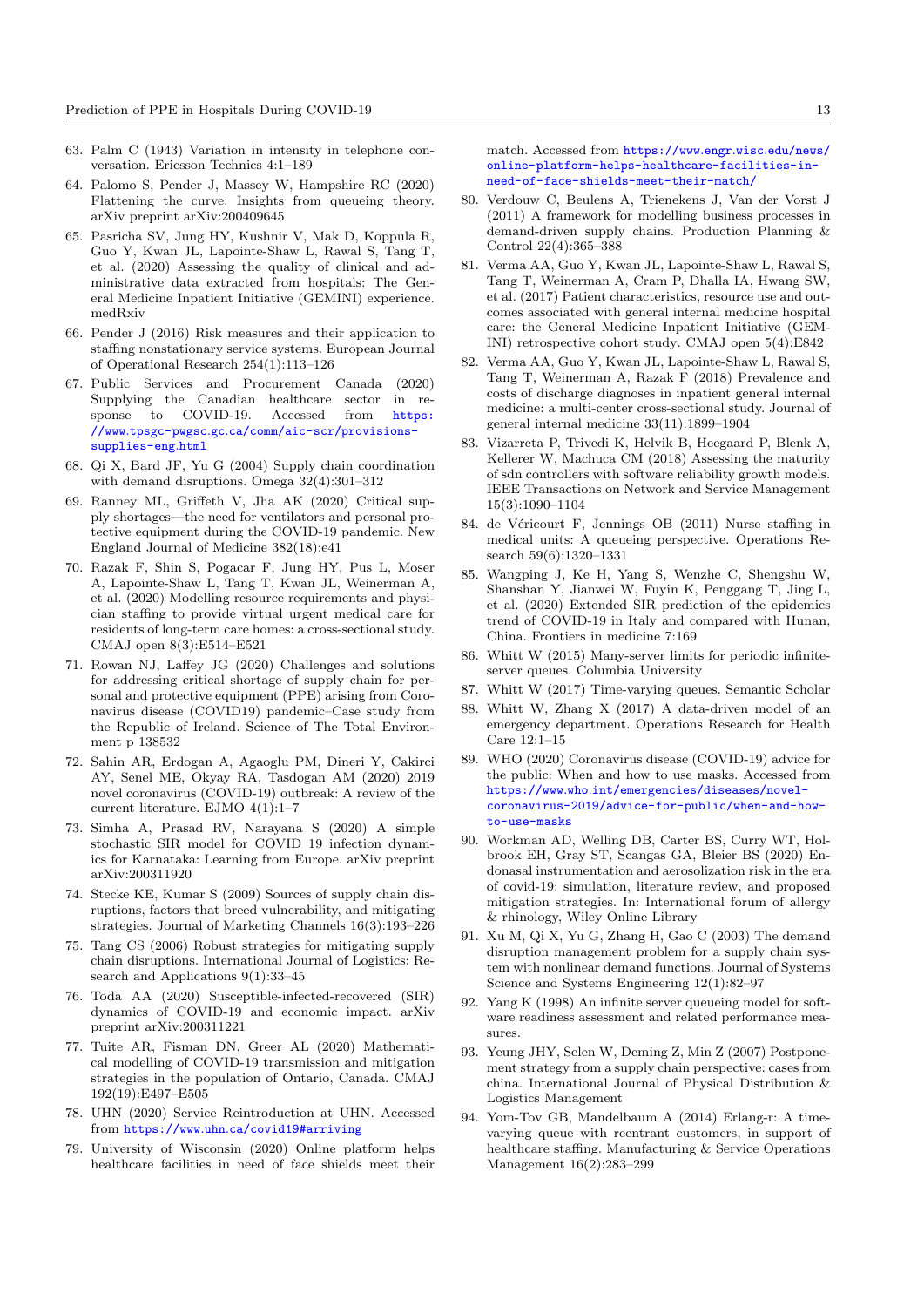- <span id="page-13-0"></span>95. Zeltyn S, Marmor YN, Mandelbaum A, Carmeli B, Greenshpan O, Mesika Y, Wasserkrug S, Vortman P, Shtub A, Lauterman T, et al. (2011) Simulation-based models of emergency departments: Operational, tactical, and strategic staffing. ACM Transactions on Modeling and Computer Simulation (TOMACS) 21(4):1–25
- <span id="page-13-3"></span>96. Zhang AZ, Enns E (2020) Optimal timing and effectiveness of COVID-19 outbreak responses in China: a modelling study. Available at SSRN
- <span id="page-13-2"></span>97. Zhang Y, You C, Cai Z, Sun J, Hu W, Zhou XH (2020) Prediction of the COVID-19 outbreak based on a realistic stochastic model. medRxiv
- <span id="page-13-1"></span>98. Zychlinski N, Mandelbaum A, Momčilović P (2018) Time-varying tandem queues with blocking: modeling, analysis, and operational insights via fluid models with reflection. Queueing Systems 89(1-2):15–47

## Appendices and Proofs of Statements

Proof of Lemma [1](#page-5-1)

For  $\sigma_i > 0$  and  $T > \sigma_i$  for all i, we apply the conditional expectation operator to  $(3)$ . Then, given  $(2)$ , and by the linearity of expectation,  $(6)$  holds.

## Clustering Procedure

We cluster patients based on 16 variables which include a patient's length-of-stay in the hospital (days) and their average daily count of 15 medical interactions as per Column 1 in Table [6.](#page-14-0) For example, a patient with a length-of-stay equal to 3.5 days and 12 vital sign measurements will be assigned an average daily count of  $12/3.5 = 3.4$  measurements of vital signs.

To improve the quality of our clustering procedure, we employ Uniform Manifold Approximation and Projection technique (UMAP) [\[56\]](#page-11-34) as a pre-processing step. Contrary to other non-linear projection methods (t-SNE or Isomap, for instance), it does not favor the preservation of local distances over global distance. That is, using UMAP as a pre-processing step for clustering preserves both the local (dissimilarities within clusters) and global (dissimilarities between clusters) structure of the data set. Further, the algorithm is less computationally intensive than t-SNE, for instance, and in contrast to linear projection techniques such as Principal Component Analysis (PCA), does not attempt to construct multidimensional vectors to recreate the location of each data point. Thus, it is not vulnerable to 20% - 30% loss in representative accuracy.

Because we do not aim to predict cluster membership for future patients and would like to cluster all existing patients without exceptions, we choose a standard k-means approach. To ensure the stability of the clusters, we initialize the procedure with 25 random starting partitions (see nstart option for the kmeans function in the R documentation). Contrary to our needs, density based techniques, (HDBSCAN, for instance) may consider some of the data points as noise. Note that other techniques can be considered as long as they result in clusters with adequate similarity (i.e., the variance in the LoS values within a cluster are sufficiently small).

<span id="page-13-4"></span>Table 5: Within cluster variation as a function of the number of clusters used.

| Number of Clusters, k | Total Squared Error Within Clusters |
|-----------------------|-------------------------------------|
| 1                     | 290,250                             |
| 2                     | 140,491.9                           |
| 3                     | 86,060.95                           |
| 4                     | 56,175.68                           |
| 5                     | 42,133.06                           |
| 6                     | 33,761.11                           |
|                       | 25535.31                            |
| 8                     | 20880.25                            |
| 9                     | 17563.34                            |
| 10                    | 15222.13                            |

We use the total squared error within clusters as a single aggregate measure of similarity amongst patients. This is because a sample variance estimate is dependent on the size of the cluster. Table [5](#page-13-4) presents the within cluster variation as a function of the number of clusters that are used. Due to the multi-dimensional nature of the data, the clustering technique aims to reduce the variation amongst all variables at the same time rather than focusing on one of them specifically.

# Estimation of the Number of Medical Interactions Per Day as well as PPE Usage

The first column in Table [6](#page-14-0) represents the most common types of medical interactions between patients and practitioners for individuals admitted to the GIM service at St. Michael's hospital. In columns 2-8, we display the count of type  $n \in \{1, 2, ..., 7\}$  PPE used during each type of interaction. While the values in column 1 are obtained by analyzing the types of interactions in the data set, the values in columns 2-8 were obtained by conducting semi-structured interviews with various medical practitioners in each sub-speciality of our partner hospital and summarizing their responses.

More specifically, we engaged key stakeholders from clinical departments throughout St. Michael's Hospital. They included a nurse manager for the general internal